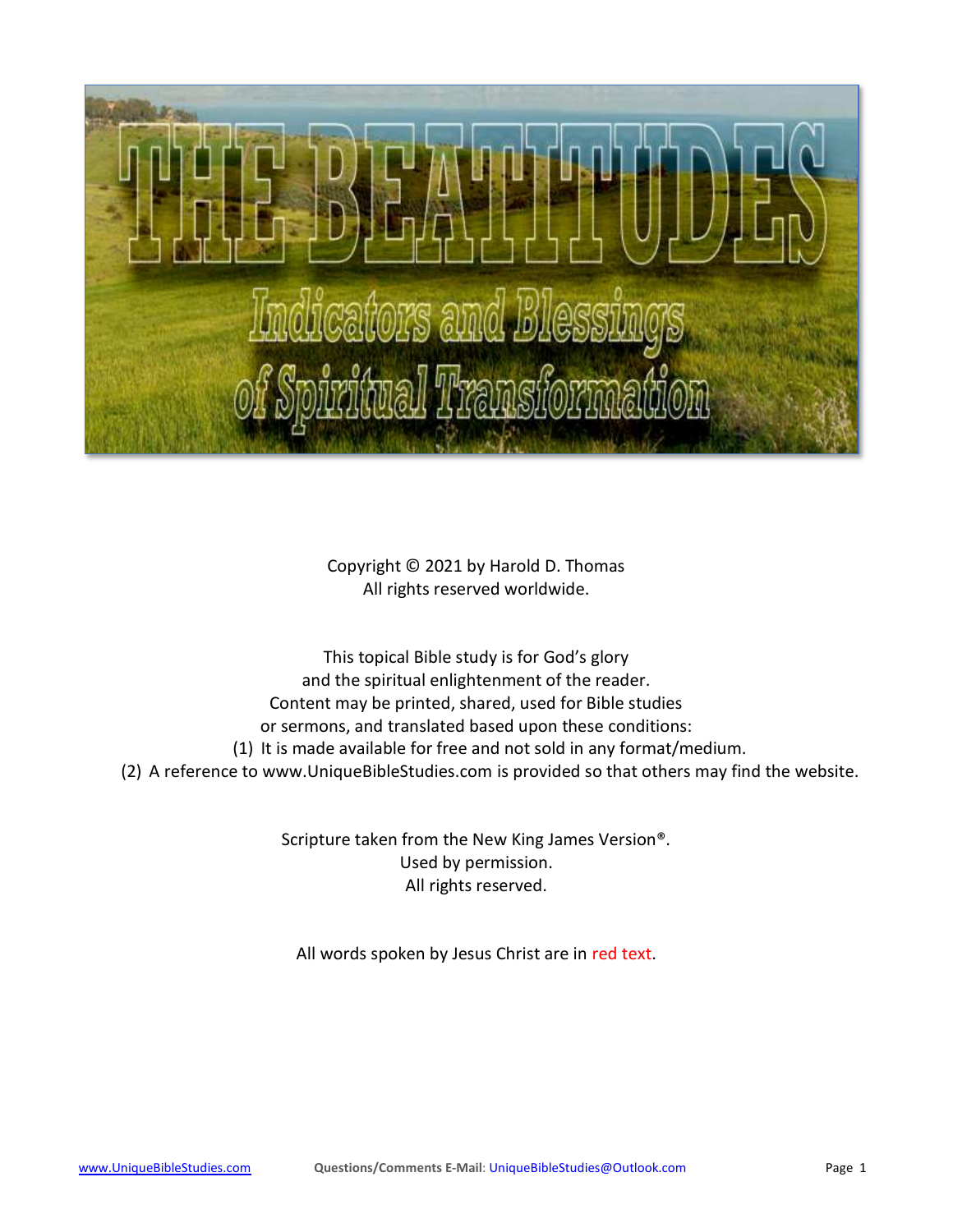## **Introduction**

When someone has a true encounter with God—they are forever changed from within—because the light of God (which enables us to spiritually see in the darkness) reveals reality and truth.

- **When we encounter God** is when we can see ourselves clearly. Imagine for a moment attempting to look at yourself in a mirror in a room that has no light. This scenario defines the perception of those who are living in spiritual darkness. However, when one encounters God, His light no only illuminates what's around us, His light also illuminates sin that's embedded within our heart and soul—which results in sorrow, humility and repentance.
- **When we encounter God**, earthly "things" that once seemed important quickly lose their "luster." Earthly things perceived as valuable and important will dramatically change as we realize its darkened influence; how it has misdirected us from truth; and its utter uselessness from an eternal perspective.
- **When we encounter God** is when we begin to perceive those around us (and the world) from a different perspective—including the spiritual death of those who are bound by the lies of sin.

This illuminative insight and spiritual changes within our heart and soul does not occur naturally within humans. It only occurs within a willing heart and by the workings of the Holy Spirit. These spiritual changes are indicated by our transformed thoughts and behavior as we become more like Jesus. This transformation is called sanctification: to be set apart for God's use, purpose, filled with His spirit and made holy. Jesus provided indicators of spiritual transformation and sanctification—including the associated blessings—during His Sermon on the Mount (which is referred to as The Beatitudes).

## **The Beatitudes**

The word beatitude is defined as blessedness: being blessed with divine favor, spiritual prosperity and a deep joy of the soul. In Matthew 5:1-10, Jesus taught 8 different aspects of spirituality that result in blessedness. It's important to note the Beatitudes also define the essence of Jesus Christ—in that every aspect of His life was a demonstration of what He desires for each of us—including the blessings.

| <b>Indicators of Spiritual Transformation and Sanctification</b>                            | <b>Blessings</b>                     |
|---------------------------------------------------------------------------------------------|--------------------------------------|
| Jesus said "Blessed are:                                                                    |                                      |
| The poor in spirit,                                                                         | for theirs is the kingdom of heaven. |
| Those who mourn,                                                                            | for they will be comforted.          |
| The meek,                                                                                   | for they will inherit the earth.     |
| Those who hunger and thirst for righteousness,                                              | for they will be filled.             |
| The merciful,                                                                               | for they will be shown mercy.        |
| The pure in heart,<br>for they will see God.                                                |                                      |
| for they will be called children of God.<br>The peacemakers,                                |                                      |
| for theirs is the kingdom of heaven."<br>Those who are persecuted because of righteousness, |                                      |

In addition, when you think about it, each beatitude defines the antithesis (opposite) of Satan.

We will take a "deeper dive" into each Beatitude—because the world does not understand and misinterprets the spirituality and blessings of each one.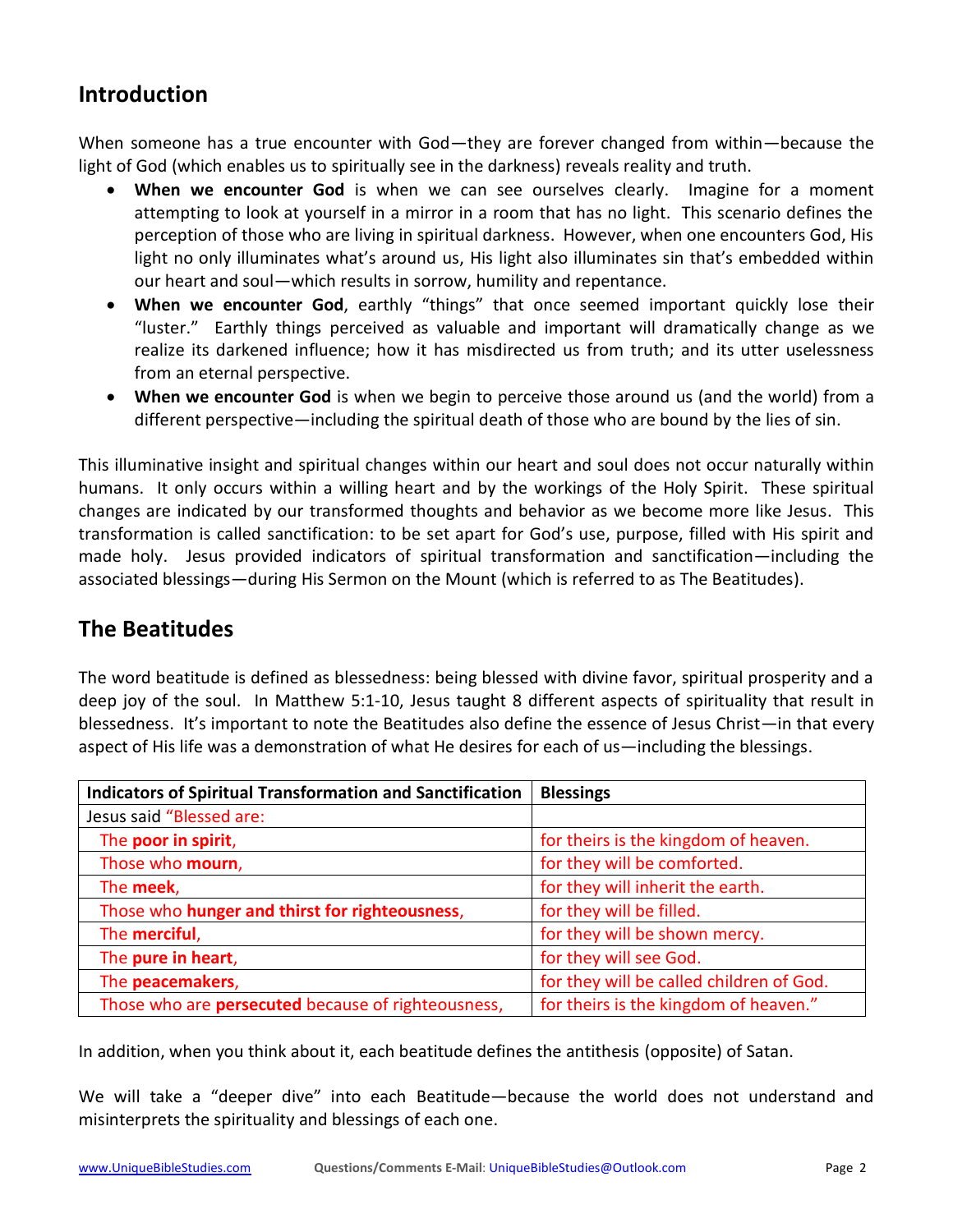# **Poor in Spirit**

## "Blessed are the poor in spirit, for theirs is the kingdom of heaven." Matthew 5:3

Being poor in spirit has nothing to do with the lack of financial wealth or possessions—because none of these have eternal value (unless they are used for the glory of God). But rather, the word poor defines a state of spiritual poverty: an "emptiness" inside compounded by an inability to free ourselves from a sinfilled and dismal situation. This occurs when we realize one or more of the following:

- We hate our sin; we want to change and we know we can't do it alone.
- We can no longer trust upon our personal abilities to cope with challenges in life.
- We have reached a point where the only option is to let go and trust God.
- Receiving God's grace (via faith in the sacrificial death of His Son for our sins)—and asking Jesus to be Lord over our life—is the right answer to all of the wrongs in my life.

There are two sides to spiritual poverty. On one side it is emotionally painful as we face the truth of who we are, what we have done and the consequences of our actions. On the other side, it can be a transitional point into spiritual blessings if we obey the guidance of the Holy Spirit.

Christians will also experience spiritual poverty for periods of time due to trials and tribulations. These are times when we are faced with situations that challenge the very foundations of our faith. As the turmoil subsides, we find ourselves spiritually stronger due to the experience. In addition, a little less of ourselves remain (which is a good thing).

"And we know that all things work together for good to those who love God, to those who are the called according to His purpose." Romans 8:28

"We also glory in tribulations, knowing that tribulation produces perseverance; and perseverance, character; and character, hope." Romans 5:3

"My brethren, count it all joy when you fall into various trials, knowing that the testing of your faith produces patience. But let patience have its perfect work, that you may be perfect and complete, lacking nothing." James 1:2-4

"In this you greatly rejoice, though now for a little while, if need be, you have been grieved by various trials, that the genuineness of your faith, being much more precious than gold that perishes, though it is tested by fire, may be found to praise, honor, and glory at the revelation of Jesus Christ." 1 Peter 1:6-7

In addition, fleshly pride and poor in spirit are mutually exclusive. In other words, we can have one or the other, but not both. As such, we are deeply mistaken if we have a perception that God is lucky to have us (given a list of our skills and accomplishments in life). In truth, each of these were a blessing from God—Who alone is worthy of recognition and praise. Besides, what can we offer God who created the heavens and the earth and has no need? However, because God gave each of us a free will, the most important thing you can offer Him is your heart (which you own and what He desires).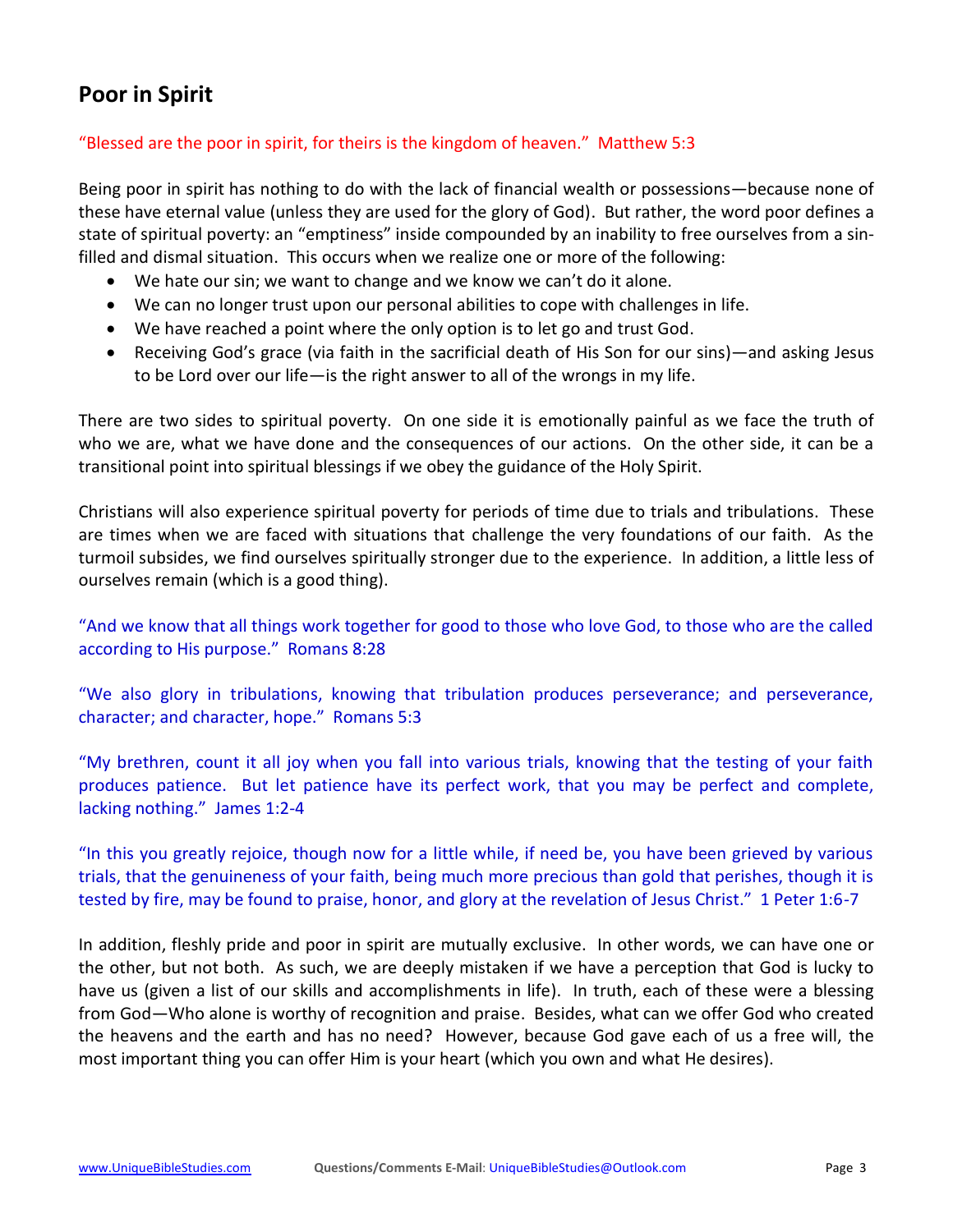### **Scriptural Examples of Poor in Spirit**

In each example below, identify the source that illuminates the spiritual poverty; reflect upon the corresponding response; and determine how you would respond if this happened to you.

The prophet Isaiah saw the Lord on His throne, the train of His robe, and angels surrounding Him declaring His glory. Isaiah responded by saying "Woe is me, for I am undone! Because I am a man of unclean lips, And I dwell in the midst of a people of unclean lips." Isaiah's encounter with God quickly changed from a glorious vision of the Heavenlies, to the realization of his sin and the sin of those whom he dwells with. (See Isaiah 6:1-5)

When Simon Peter saw one of the miracles of Jesus, he fell down before Jesus and said "Depart from me, for I am a sinful man, O Lord." Luke 5:8

Jacob declared "I am not worthy of the least of all the mercies and of all the truth which You have shown Your servant." Genesis 32:10

In the Parable of the Lost Son, Jesus provided us with an example of spiritual poverty via a comparison between God and man, and a father and his son. Jesus described how a man's son asks for his inheritance, leaves the family and squanders all of it on prodigal (wasteful, reckless, extravagant) living. Now penniless and desperate to survive, he was forced to eat food intended for pigs. Eventually he realized his mistake, humbled himself, and determined he would say to his father "I have sinned against heaven and before you, and I am no longer worthy to be called your son. Make me one of your hired servants." However, when he seen by his father walking toward him, the father (like God) had compassion, ran towards him, fell on his neck and kissed him. The son said "Father, I have sinned against heaven and in your sight, and am no longer worthy to be called your son." Because of his love for his son, the father forgave all. They celebrated because his son once was dead and is alive again, was lost and is now found. (See Luke 15: 11-32)

Jesus said "Two men went up to the temple to pray, one a Pharisee and the other a tax collector. The Pharisee stood and prayed thus with himself, 'God, I thank You that I am not like other menextortioners, unjust, adulterers, or even as this tax collector. I fast twice a week; I give tithes of all that I possess.' And the tax collector, standing afar off, would not so much as raise his eyes to heaven, but beat his breast, saying, 'God, be merciful to me a sinner!' I tell you, this man went down to his house justified rather than the other; for everyone who exalts himself will be humbled, and he who humbles himself will be exalted." Luke 18:10-14

### **Blessedness of Poor in Spirit: The Kingdom of Heaven**

The Kingdom of Heaven and The Kingdom of God are used interchangeably in the Bible (one and the same). The Kingdom of Heaven exists within the spiritual realm. It is where God reigns as king, and where His will is fulfilled in the hearts of those who are living, and for eternity.

From a perspective of those who are living, in Matthew chapter 13 Jesus described the Kingdom of Heaven as a valuable hidden treasure—something that when one discovers it, they will sell all that they have to possess it. From a perspective of eternity, Jesus said "The righteous will shine forth as the sun in the kingdom of their Father." Matthew 13:43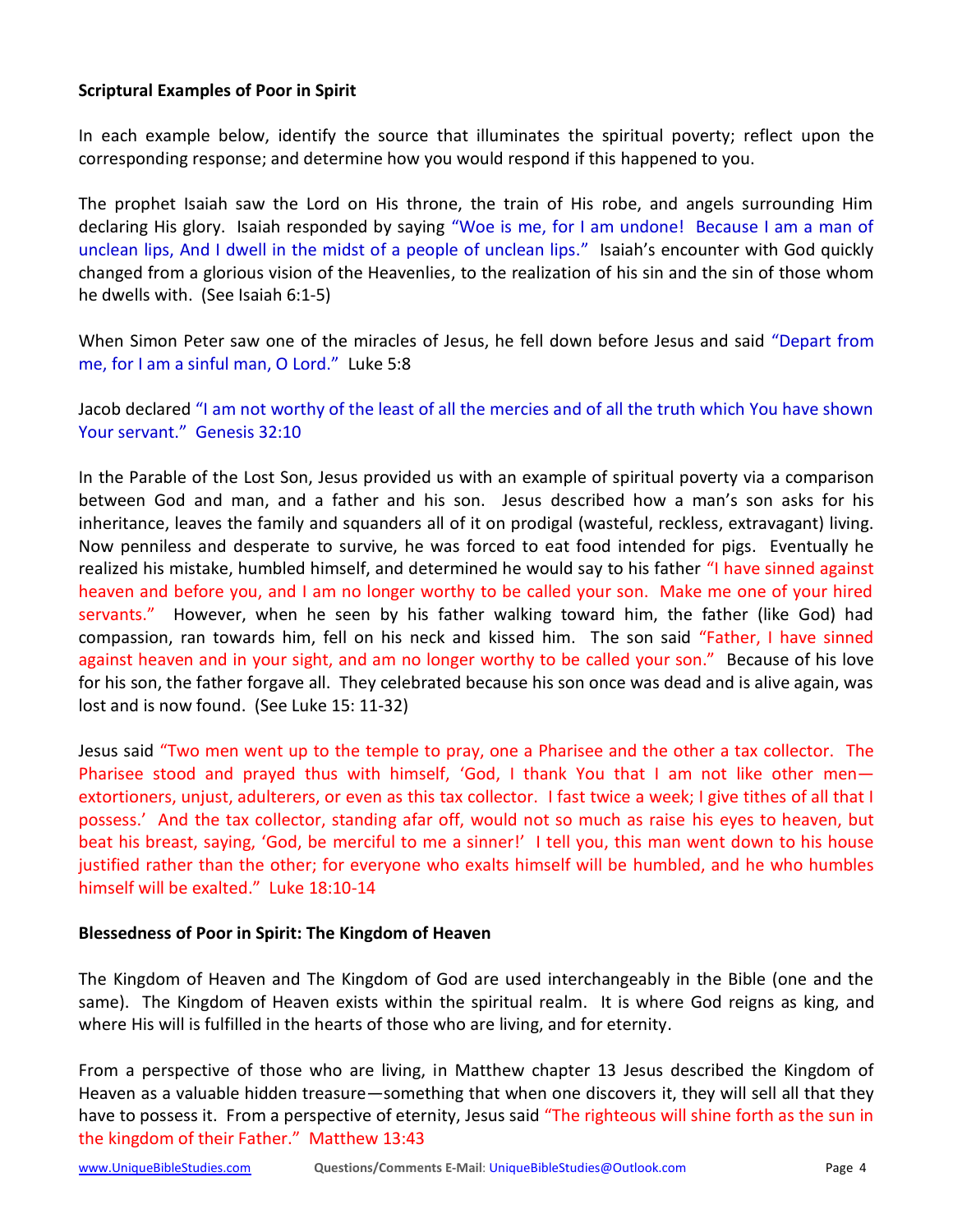## **Mourning**

### "Blessed are those who mourn, for they will be comforted." Matthew 5:4

God uniquely designed humans with the capacity to mourn, and is one of the varied emotions we experience. Mourning is commonly defined as a feeling or showing deep sorrow, grief and regret. However, there are 2 types of mourning: 1 occurs with physical death, the other with spiritual death.

- 1. We mourn when someone physically dies—which most people understand or have experienced.
- 2. When God illuminates that which is around us and in us, we will mourn when we see the spiritual death in the world, spiritual death of someone we know, and spiritual death of whom we love. We ache deep inside because we know the truth: lies have shackled them to their sin. This type of mourning is reflected by our heart-felt fervent prayers and weeping for the lost. We also mourn because of our own sin—which is also reflected by heart-felt fervent prayers, sorrow, regret and weeping as we confess our transgressions to our Lord.

### **Scriptural Examples of Spiritual Mourning**

As Jesus was approaching Jerusalem (on Psalm Sunday)—He knew they were going to reject him and crucify Him. But yet He wept because of His love for those who failed to understand who He is and the purpose of His sacrificial death that was about to occur. "Now as He drew near, He saw the city and wept over it, saying, 'If you had known, even you, especially in this your day, the things that make for your peace! Luke 19:41-42

Isaiah prophesied about Jesus Christ 700 years before He lived. What's more, Jesus knew every word of Isaiah's prophesy and what was set before Him: dying an excruciating death on the cross as a sacrifice for our transgressions so that we may be set free from sin and spiritual death. Isaiah also prophesied Jesus would make intercessory prayer for those who crucified him. While dying on the cross Jesus said, "Father, forgive them, for they do not know what they do." Luke 23:34

"He is despised and rejected by men, a Man of sorrows and acquainted with grief. And we hid, as it were, our faces from Him; He was despised, and we did not esteem Him. Surely He has borne our griefs and carried our sorrows; yet we esteemed Him stricken, smitten by God, and afflicted. But He was wounded for our transgressions, He was bruised for our iniquities; the chastisement for our peace was upon Him, and by His stripes we are healed. All we like sheep have gone astray; we have turned, every one, to his own way; and the Lord has laid on Him the iniquity of us all. He was oppressed and He was afflicted, yet He opened not His mouth; He was led as a lamb to the slaughter, and as a sheep before its shearers is silent, so He opened not His mouth. He was taken from prison and from judgment, and who will declare His generation? For He was cut off from the land of the living; for the transgressions of My people He was stricken. And they made His grave with the wicked—but with the rich at His death, because He had done no violence, nor was any deceit in His mouth. Yet it pleased the Lord to bruise Him; He has put Him to grief. When You make His soul an offering for sin, He shall see His seed, He shall prolong His days, and the pleasure of the Lord shall prosper in His hand. He shall see the labor of His soul, and be satisfied. By His knowledge My righteous Servant shall justify many, For He shall bear their iniquities. Therefore I will divide Him a portion with the great, and He shall divide the spoil with the strong, because He poured out His soul unto death, and He was numbered with the transgressors, and He bore the sin of many, and made intercession for the transgressors." Isaiah 53:3-12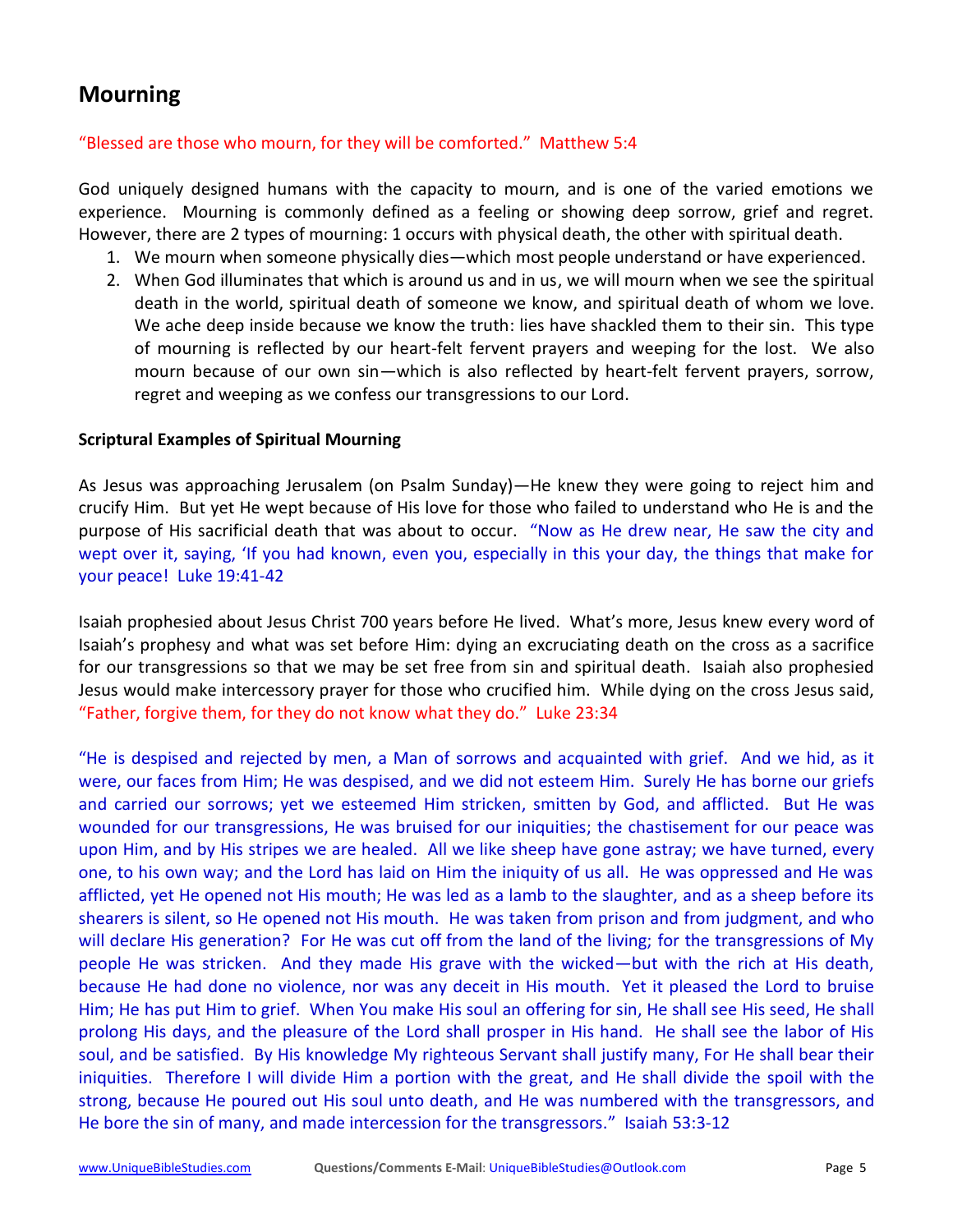### **Blessedness of Mourning: They Will Be Comforted**

For those who are mourning, there is comfort in knowing God is still in control and He reigns; and our hope will be fulfilled by Him and with Him in glory.

Jesus said "Most assuredly, I say to you that you will weep and lament, but the world will rejoice; and you will be sorrowful, but your sorrow will be turned into joy. A woman, when she is in labor, has sorrow because her hour has come; but as soon as she has given birth to the child, she no longer remembers the anguish, for joy that a human being has been born into the world. Therefore you now have sorrow; but I will see you again and your heart will rejoice, and your joy no one will take from you." John 16:20-22

Jesus said "These things I have spoken to you, that in Me you may have peace. In the world you will have tribulation; but be of good cheer, I have overcome the world." John 16:33

"Now I saw a new heaven and a new earth, for the first heaven and the first earth had passed away. Also there was no more sea. Then I, John, saw the holy city, New Jerusalem, coming down out of heaven from God, prepared as a bride adorned for her husband. And I heard a loud voice from heaven saying, "Behold, the tabernacle of God is with men, and He will dwell with them, and they shall be His people. God Himself will be with them and be their God. And God will wipe away every tear from their eyes; there shall be no more death, nor sorrow, nor crying. There shall be no more pain, for the former things have passed away. Then He who sat on the throne said, 'Behold, I make all things new.' And He said to me, 'Write, for these words are true and faithful.'" Revelation 21:1-5

## **Meekness**

"Blessed are the meek, for they will inherit the earth." Matthew 5:5

The world views meekness as an undesirable personality flaw. If you randomly asked a group of persons to define a meek person, you would likely hear the following words in their response:

- Quiet and unwilling to disagree or fight to support their personal ideas and opinions.
- Easily influenced and manipulated.
- Lacks spirit and courage.
- Submissive, timid, spineless, docile and weak.

However, from a spiritual perspective, Jesus Christ demonstrated a completely different form of meekness when you consider who He was and how He demonstrated His divine power (via miracles).

"Let this mind be in you which was also in Christ Jesus, who, being in the form of God, did not consider it robbery to be equal with God, but made Himself of no reputation, taking the form of a bondservant, and coming in the likeness of men. And being found in appearance as a man, He humbled Himself and became obedient to the point of death, even the death of the cross. Therefore God also has highly exalted Him and given Him the name which is above every name, that at the name of Jesus every knee should bow, of those in heaven, and of those on earth, and of those under the earth, and that every tongue should confess that Jesus Christ is Lord, to the glory of God the Father." Philippians 2:5-11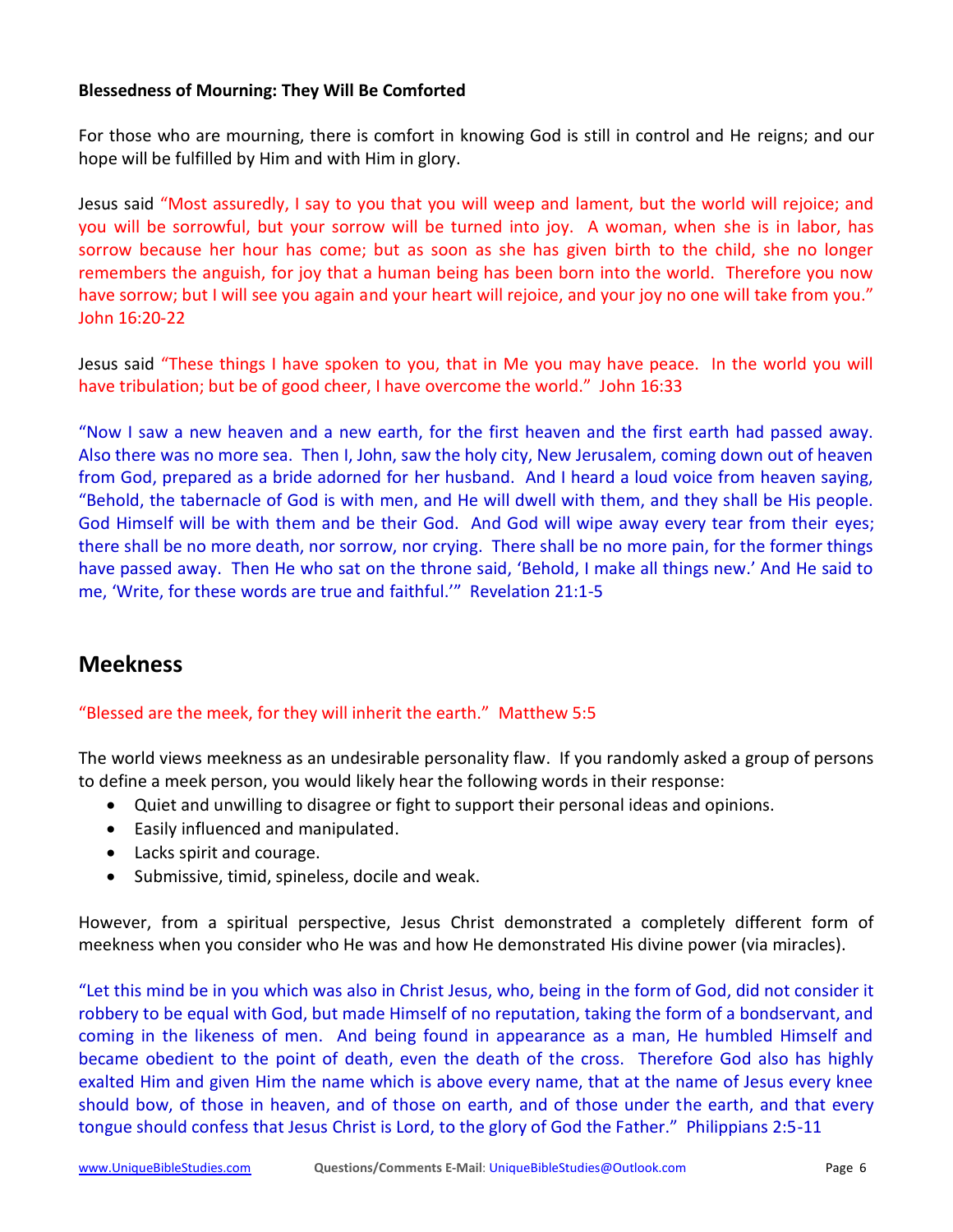When Jesus was being arrested in the Garden of Gethsemane, someone one who was with Jesus drew his sword and cut off the ear of a servant of the high priest. The response by Jesus revealed His divinely accessible power when He said "Put your sword in its place, for all who take the sword will perish by the sword. Or do you think that I cannot now pray to My Father, and He will provide Me with more than twelve legions of angels?" Matthew 26:52-53

Jesus, the most powerful person to ever walk on earth, had both the right and the ability to change the outcome. However, for the sake of all who believe—so that His body would become a perfect sacrifice for our sins—He willingly submitted to those who would convict and crucify Him for a crime He did not commit.

"He was oppressed and He was afflicted, yet He opened not His mouth; He was led as a lamb to the slaughter, and as a sheep before its shearers is silent, so He opened not His mouth." Isaiah 53:7

True spiritual meekness:

- Is a determination to not inflate our own self-estimation.
- Is being humble toward God.
- Expresses humility and respect toward others.
- Demonstrates power under control.
- Reflects Jesus Christ by willingly letting go of our rights for the benefit of others.
- Helps us more effectively share the gospel of Jesus Christ with others.

"Always be ready to give a defense to everyone who asks you a reason for the hope that is in you, with meekness and fear." 1 Peter 3:15

### **Blessedness of Meekness: They Will Inherit the Earth**

From a human standpoint, most of us desire to pass on our assets to our children when we die (because of our love for our children). Whatever is ours will become theirs (as a gift) to enjoy upon our death. As such, from a similar and spiritual perspective, Jesus Christ died on the cross so that we can:

- Be view by God as having the righteousness of Jesus because of our faith.
	- $\circ$  "And be found in Him, not having my own righteousness, which is from the law, but that which is through faith in Christ, the righteousness which is from God by faith." Philippians 3:9
	- $\circ$  "But to him who does not work but believes on Him who justifies the ungodly, his faith is accounted for righteousness. Romans 4:5
- Become heirs to all He owns.
	- $\circ$  "The Spirit Himself bears witness with our spirit that we are children of God, and if children, then heirs—heirs of God and joint heirs with Christ." Romans 8:16-18
	- $\circ$  "Who according to His abundant mercy has begotten us again to a living hope through the resurrection of Jesus Christ from the dead, to an inheritance incorruptible and undefiled and that does not fade away, reserved in heaven for you." 1 Peter 1:3-4

Note: I had difficulty in determining what Jesus meant by stating "They will inherit the earth." During my research I found a variety of opinions of its meaning that seem relevant. However, I did not feel "comfortable" with what I found. Besides, given what's going on in the earth and its present condition, why would anyone want to inherit it? It's similar to inheriting a useless, rusted, broken down, and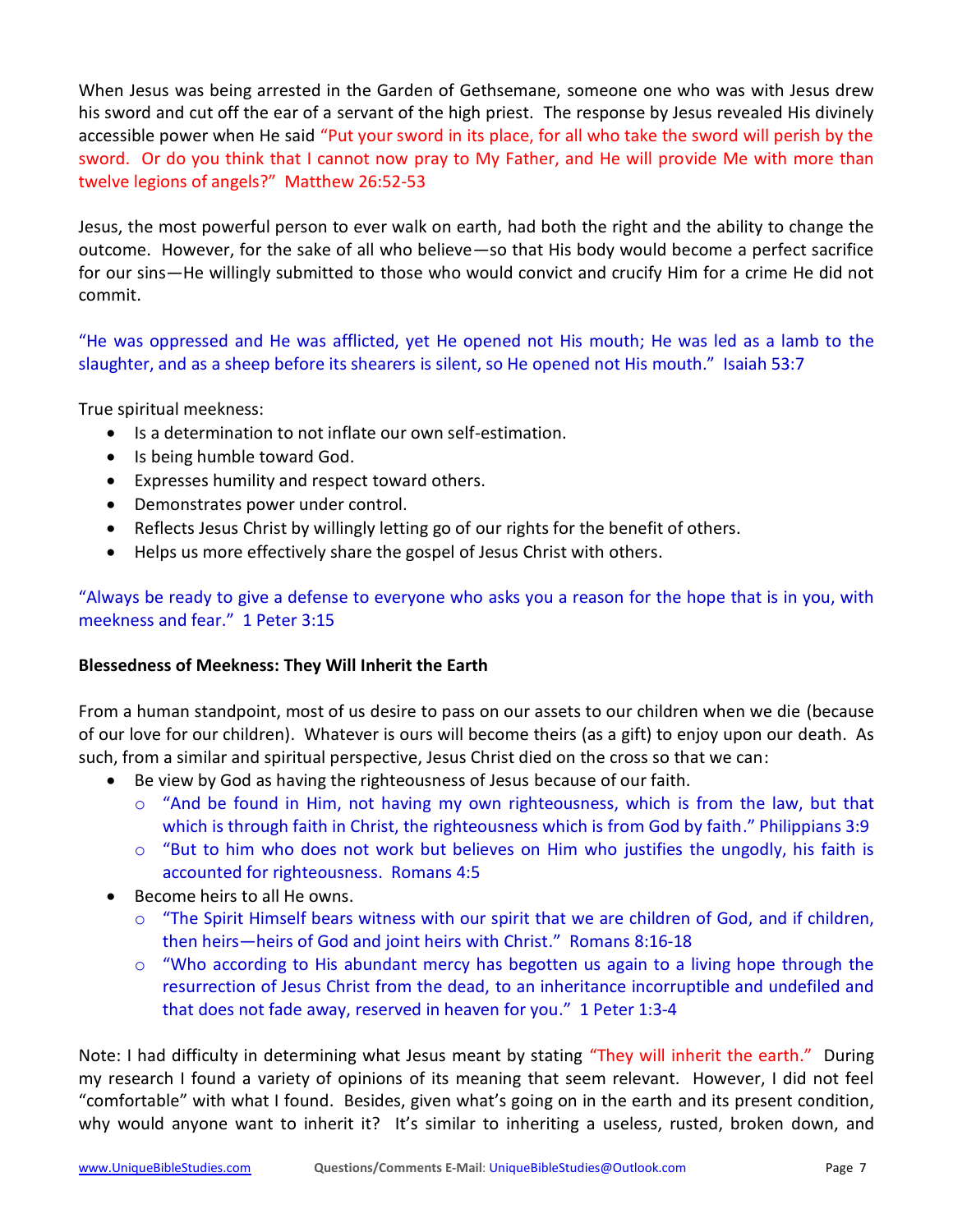completely trashed automobile. And yes, there is absolute beauty on earth, but this is overshadowed by darkness and sin caused by the workings of the ruler, prince, and god of this age: Satan.

So, after prayer and listening, I felt compelled to write the following explanation using a logical approach and scripture to support the logic. Please understand my interpretation is an opinion—which you may accept or reject. Besides, if anything, it causes us to think about God's word and what will occur in the future—which is beneficial to all.

So, is the earth worth inheriting? My answer is absolutely yes. However, it first requires removal of the present "landlord" (Satan)—and the absolute control by Jesus—to achieve its full potential. Here are scriptural examples of Satan's present role and influence in the world, plus his pending judgment.

After Jesus spent 40 days and nights in the wilderness fasting, Satan (in an attempt to cause Jesus to relinquish his God-given authority and power) tempted Him to sin in various ways. For each attempt Jesus responded with God's word to overcome the influential lies of Satan. What's revealing, Satan offered Jesus the world if He would worship him.

"Again, the devil took Him up on an exceedingly high mountain, and showed Him all the kingdoms of the world and their glory. And he said to Him, 'All these things I will give You if You will fall down and worship me.'" Jesus responded "Away with you, Satan! For it is written, 'You shall worship the Lord your God, and Him only you shall serve.'" Matthew 4:8-10

Paul revealed who's responsible for the blinding of eyes from truth. "But even if our gospel is veiled, it is veiled to those who are perishing, whose minds the god of this age has blinded, who do not believe, lest the light of the gospel of the glory of Christ, who is the image of God, should shine on them." 2 Corinthians 4:3-4

Jesus provided insight into His divine judgmental authority; what will occur in the future to the ruler of the world; and how His death on the cross will draw people to Him. "Now is the judgment of this world; now the ruler of this world will be cast out. And I, if I am lifted up from the earth, will draw all peoples to Myself." John 12:31-32

Prior to His arrest and death on the cross, Jesus said "I will no longer talk much with you, for the ruler of this world is coming, and he has nothing in Me." John 14:30

Jesus said "But now I go away to Him who sent Me, and none of you asks Me, 'Where are You going?' But because I have said these things to you, sorrow has filled your heart. Nevertheless I tell you the truth. It is to your advantage that I go away; for if I do not go away, the Helper will not come to you; but if I depart, I will send Him to you. And when He has come, He will convict the world of sin, and of righteousness, and of judgment: of sin, because they do not believe in Me; of righteousness, because I go to My Father and you see Me no more; of judgment, because the ruler of this world is judged." John 16:5-11

Since the time Satan was cast to earth (because of the rebellion in Heaven), God has given Satan "restrictive privileges" to influence those who are living on earth. However, his ability to influence will become increasingly unrestrained during the last days; and will come to an abrupt end when Jesus returns, destroys the Beast's (Satan's) armies, and begins His millennial reign on earth. What's more,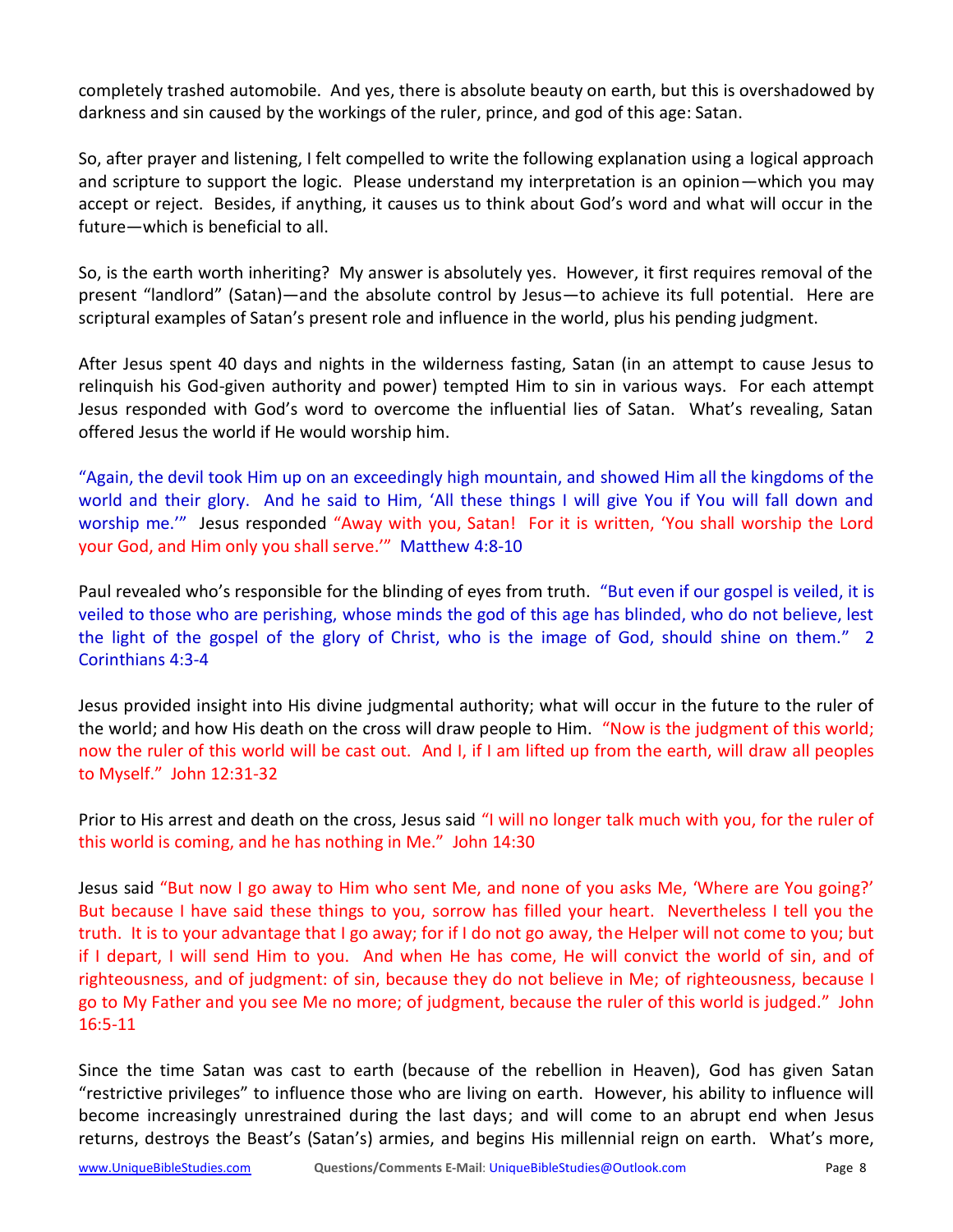Satan will be cast into the Abyss (bottomless pit)—which will be the first time Satan will be unable to influence those upon earth.

"Then I saw an angel coming down from heaven, having the key to the bottomless pit and a great chain in his hand. He laid hold of the dragon, that serpent of old, who is the Devil and Satan, and bound him for a thousand years; and he cast him into the bottomless pit, and shut him up, and set a seal on him, so that he should deceive the nations no more till the thousand years were finished. But after these things he must be released for a little while." Revelation 20:1-3

When Jesus Christ begins His millennial reign is when God's promise to Abraham and the Israelites will be fulfilled, and when the earth will become a desirable inheritance. Jesus Christ—the Messiah and Anointed King—will reign from His throne over the earth and all of its inhabitants.

It's important to note that those who are living during this thousand-year period will have the same sinful nature we have. However, things will be much different when you consider the absolute rule of Jesus Christ, and the elimination of Satan and his lies.

Jesus Christ will:

| Bring unity to all things in Heaven and on earth under Ephesians $1:10$                              |                                        |
|------------------------------------------------------------------------------------------------------|----------------------------------------|
| Himself.                                                                                             |                                        |
| Reign on David's throne.                                                                             | Jer 23:5-6; Isaiah 9:6-7; Luke 1:32-33 |
| Rule with a rod of iron.                                                                             | Psalm 2:9; Rev 2:26-27, 12:5, 19:15    |
| Execute justice and righteousness over the twelve tribes of   Jer 23:5-6; Mat 19:28; Daniel 7:13-14, |                                        |
| Israel.                                                                                              | 27; Isaiah 9:6-7, 24:23; Zech 14:9;    |
|                                                                                                      | Micah 4:3                              |

Jesus Christ will employ a hierarchical structure of power and control.

| Those who follow Jesus will sit on thrones.                  | Mat 19:28; Luke 22:29-30; Rev 3:21, |  |
|--------------------------------------------------------------|-------------------------------------|--|
|                                                              | 5:10                                |  |
| Those who had been beheaded because of their faith and       | Rev 20:4                            |  |
| testimony of Jesus will live and reign with Jesus Christ for |                                     |  |
| the thousand years.                                          |                                     |  |

Global peace will occur.

| War and instruments of war (and associated fear) will no   Zech 9:9-10; Isaiah 2:4; 9:7; Micah 4:3- |   |
|-----------------------------------------------------------------------------------------------------|---|
| longer exist.                                                                                       | 4 |
| Carnivorous animals will no longer hunt for meat. Animals   Isaiah 65:25, 11:6–9                    |   |
| will no longer hunt, hurt, nor destroy, and will eat                                                |   |
| vegetation.                                                                                         |   |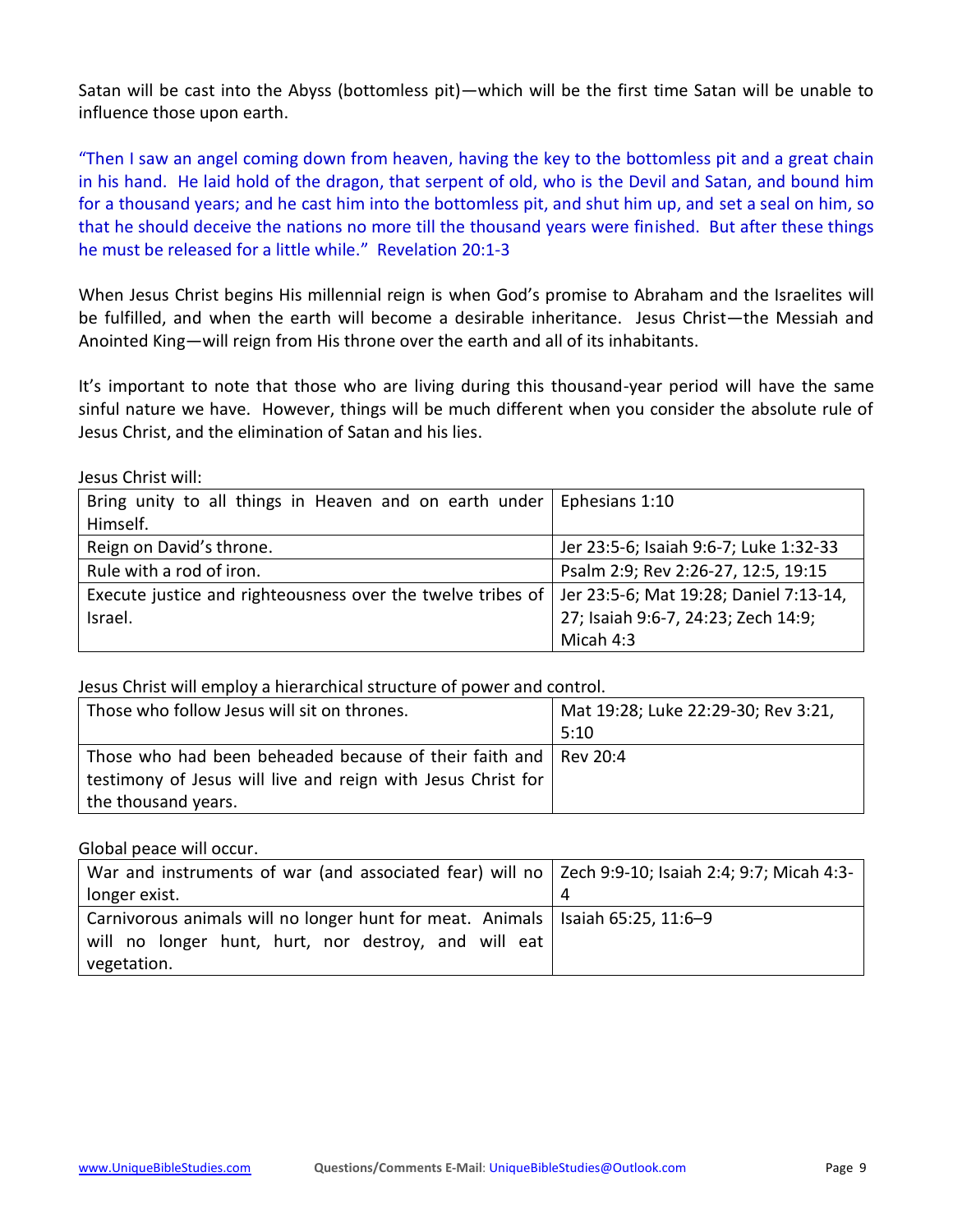Worship

| Persons will be required to go to Jerusalem celebrate and   Zech 14:16          |                                  |
|---------------------------------------------------------------------------------|----------------------------------|
| participate in the Festival of Tabernacles. If persons do not                   |                                  |
| comply, they will be punished by no rain.                                       | Zech 14:17-19, 14:8; Isaiah 44:3 |
| People will recognize all earthly possessions are from God   Zechariah 14:20-21 |                                  |
| (His provided provisions), and are holy unto God.                               |                                  |
| People will travel to Jerusalem to learn of God's ways and                      | Isaiah 2:3                       |
| to walk in His paths.                                                           |                                  |

Daily life

| People will raise families, build their own homes, plant their   Isaiah 65:21-23  |  |  |
|-----------------------------------------------------------------------------------|--|--|
| own food and enjoy the work of their hands. People will                           |  |  |
| not create work for other's use or consumption.                                   |  |  |
| Life expectancy will greatly increase. A person that dies at $\vert$ Isaiah 65:20 |  |  |
| 100 years of age will be considered a youth.                                      |  |  |

"He shall judge between the nations, and rebuke many people; they shall beat their swords into plowshares, and their spears into pruning hooks; nation shall not lift up sword against nation, neither shall they learn war anymore." Isaiah 2:4

"The wolf also shall dwell with the lamb, the leopard shall lie down with the young goat, the calf and the young lion and the fatling together; and a little child shall lead them. The cow and the bear shall graze; their young ones shall lie down together; and the lion shall eat straw like the ox. The nursing child shall play by the cobra's hole, and the weaned child shall put his hand in the viper's den. They shall not hurt nor destroy in all My holy mountain, for the earth shall be full of the knowledge of the Lord as the waters cover the sea." Isaiah 11:6-9

The above scripture depicts no war; harmony between man and animals; Jesus Christ as Lord over all; and a type of life we envision as perfect. However, God's plan for our inheritance is more, much more: a new heaven and a new earth. For the earth that we presently live upon will pass away.

"Now I saw a new heaven and a new earth, for the first heaven and the first earth had passed away. Also there was no more sea. Then I, John, saw the holy city, New Jerusalem, coming down out of heaven from God, prepared as a bride adorned for her husband. And I heard a loud voice from heaven saying, 'Behold, the tabernacle of God is with men, and He will dwell with them, and they shall be His people. God Himself will be with them and be their God. And God will wipe away every tear from their eyes; there shall be no more death, nor sorrow, nor crying. There shall be no more pain, for the former things have passed away.' Then He who sat on the throne said, 'Behold, I make all things new.' And He said to me, 'Write, for these words are true and faithful.' And He said to me, 'It is done! I am the Alpha and the Omega, the Beginning and the End. I will give of the fountain of the water of life freely to him who thirsts. He who overcomes shall inherit all things, and I will be his God and he shall be My son. Revelation 21:1-7

Jesus said the meek shall inherit the earth. Did Jesus mean the earth during His millennial Reign, or the new heaven and new earth, or both? Those who overcome will inherit all things and will know the answer.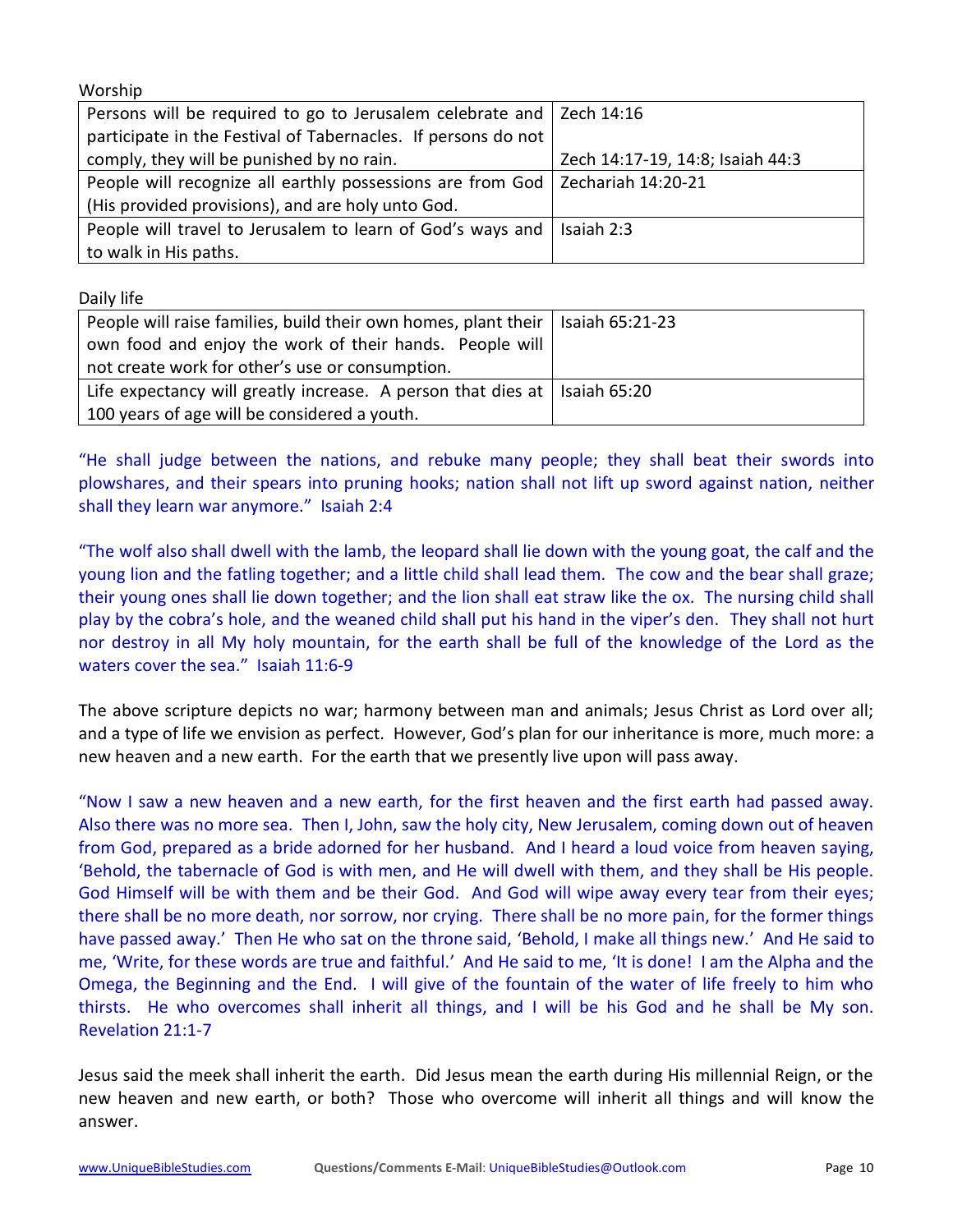## **Hunger and Thirst for Righteousness**

#### "Blessed are those who hunger and thirst for righteousness, for they will be filled." Matthew 5:6

Jesus did not speak about our need for food or drink. But rather, Jesus correlated our physical hunger and thirst with our spiritual cravings for righteousness and voids within our heart and soul that only He can fill. Jesus proclaimed:

- "I am the bread of life. He who comes to Me shall never hunger, and he who believes in Me shall never thirst." John 6:35
- "If anyone thirsts, let him come to Me and drink. He who believes in Me, as the Scripture has said, out of his heart will flow rivers of living water." John7:37-38

God designed us with a free will—because He wants each of us to make a self-determination to seek Him. We all have the choice to fulfill the lusts of our flesh, or seek the righteousness of God. Those who choose to fulfill their lusts will experience the darkened consequences of the lies.

Now the works of the flesh are evident, which are: adultery, fornication, uncleanness, lewdness, idolatry, sorcery, hatred, contentions, jealousies, outbursts of wrath, selfish ambitions, dissensions, heresies, envy, murders, drunkenness, revelries, and the like; of which I tell you beforehand, just as I also told you in time past, that those who practice such things will not inherit the kingdom of God. Galatians 5:19-21

However, there are those who realize the continual emptiness of trying to fill and refill the voids within our heart and soul with lies, develop a hatred for their sin, and become tired of its control and consequences. In lieu of desiring to fulfill the flesh, they begin to desire (hunger and thirst for) righteousness, and they begin to seek truth. Jesus said "I am the way, the truth, and the life. No one comes to the Father except through Me." John 14:6

There are two aspects of righteousness. The first is imputed to us by our faith in Jesus Christ. The second is transformational righteousness as the grace of God changes us from within.

When someone places their faith in what Jesus Christ did for us on the cross, and accepts Him as Savior and Lord—they will be viewed by God as having imputed righteousness (attributed, credited, assigned)—as having the same righteousness of Jesus.

"For by grace you have been saved through faith, and that not of yourselves; it is the gift of God, not of works, lest anyone should boast. For we are His workmanship, created in Christ Jesus for good works, which God prepared beforehand that we should walk in them." Ephesians 2:8-9

No one by their "works" and perceived self-righteousness is acceptable to God.

- "But we are all like an unclean thing, and all our righteousnesses are like filthy rags." Isaiah 64:6
- "There is none righteous, no, not one." Romans 3:10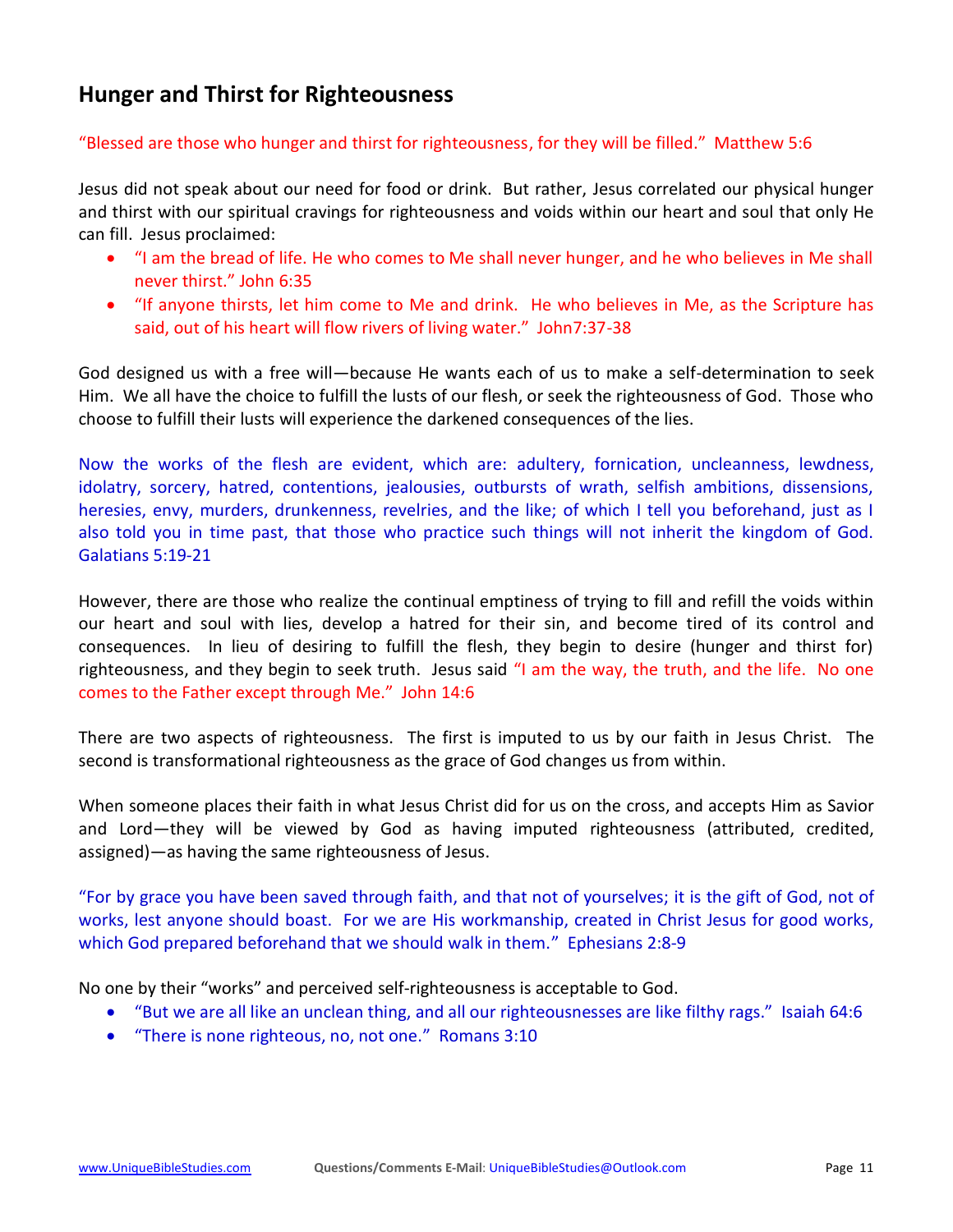Consider the pride and boasting in Heaven if entrance was based upon works. "Yep, here I am. Look at all that I did. Now, where's my rewards!" As opposed to a humble heart; thanking and praising Jesus who died for the sins we committed—for we were unworthy of God's grace and mercy—as we lay at His feet any accomplishments we may have achieved in our life.

Our righteousness is imputed to us based upon our faith in God and His grace extended to us by His Son, Jesus Christ. There are no works, process, list of behaviors one must achieve, and so forth that is acceptable to God. Faith in His Son is the key to be viewed by God as being righteous.

## "Just as Abraham believed God, and it was accounted to him for righteousness." Galatians 3:6

"But now the righteousness of God apart from the law is revealed, being witnessed by the Law and the Prophets, even the righteousness of God, through faith in Jesus Christ, to all and on all who believe. For there is no difference; for all have sinned and fall short of the glory of God, being justified freely by His grace through the redemption that is in Christ Jesus, whom God set forth as a propitiation by His blood, through faith, to demonstrate His righteousness, because in His forbearance God had passed over the sins that were previously committed, to demonstrate at the present time His righteousness, that He might be just and the justifier of the one who has faith in Jesus." Romans 3:21-26

### **Blessedness of Hunger and Thirst for Righteousness: Sanctification**

The second aspect of righteousness is the transformation that occurs within our heart and soul by the power of God's grace. Over time we become more like Jesus and less like ourselves as we mirror the image of our Savior. This process is referred to as sanctification.

- "My son, do not despise the chastening of the Lord, nor detest His correction; For whom the Lord loves He corrects, just as a father the son in whom he delights. Proverbs 3:11-12
- "Behold, happy is the man whom God corrects; therefore do not despise the chastening of the Almighty." Job 5:17
- Jesus said "As many as I love, I rebuke and chasten. Therefore be zealous and repent." Revelation 3:19
- "And those who are Christ's have crucified the flesh with its passions and desires." Galatians 5:24

Each time we sin it causes guilt and shame in our hearts and souls as we individually think *"How could I behave in such a way that disobeys God's desire for me? I know the sin is based upon a lie; I've been there before; and the short-lived experience does not outweigh how I feel afterwards."* This horrible feeling is God's spiritual chastisement. Once we humble ourselves, pray and ask for forgiveness, we begin to feel the weight of the oppressive feeling beginning to lift as we realize we are forgiven. "As far as the east is from the west, so far has He removed our transgressions from us." Psalm 103:12

It is God's grace, love and forgiveness—enabled by the death and blood shed by Jesus on the cross—that changes us from within. But what's more, each time we fail, recover by His grace and continue to walk towards Him, it creates within us a life that is closer to the righteousness that has been imputed to us.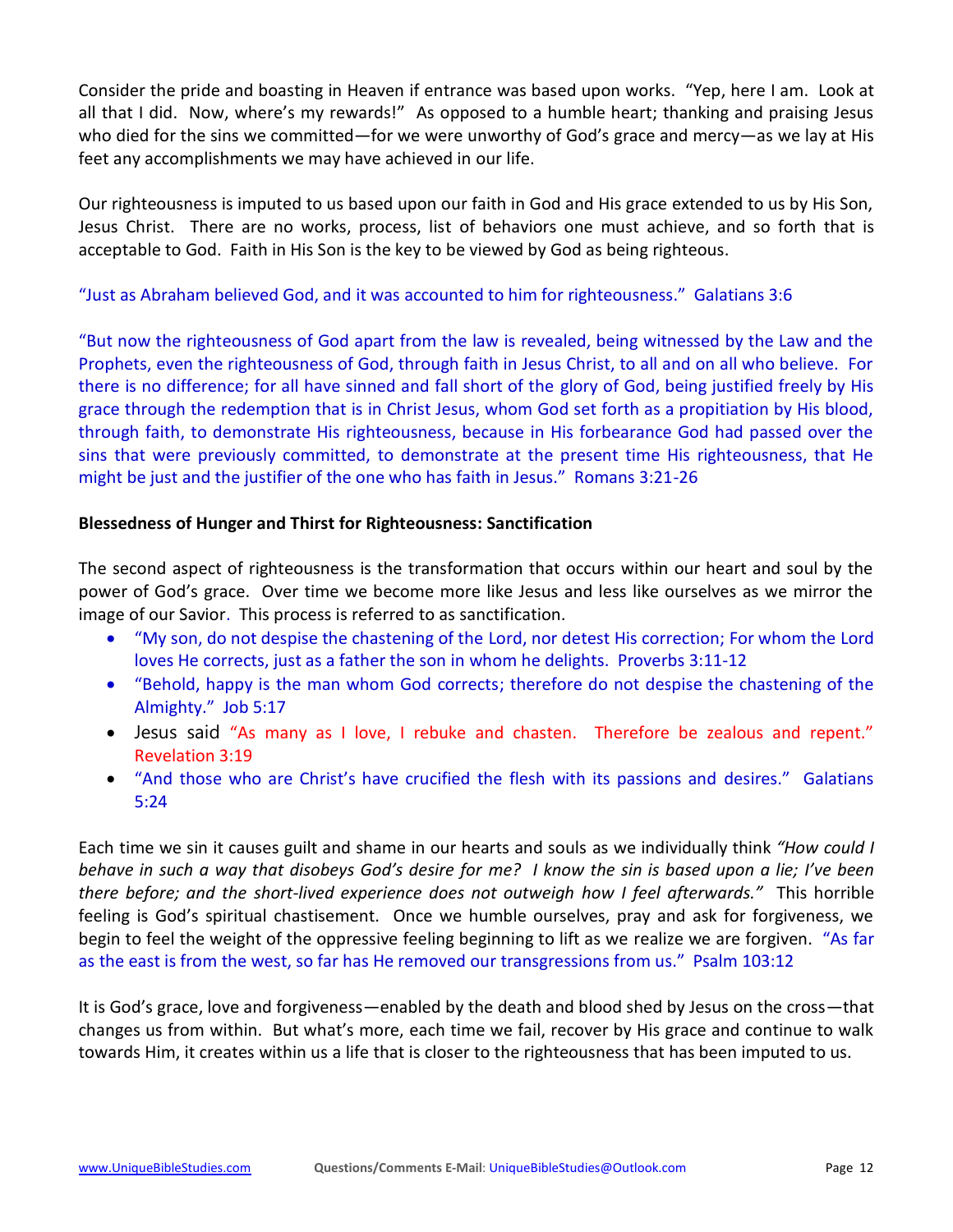This transformational evidence of being filled with the righteousness of Jesus is evidenced by the fruit of the Spirit and by the crucifixion of our flesh.

- But the fruit of the Spirit is love, joy, peace, longsuffering, kindness, goodness, faithfulness, gentleness, self-control. Against such there is no law. And those who are Christ's have crucified the flesh with its passions and desires. Galatians 5:22-24
- "Casting down arguments and every high thing that exalts itself against the knowledge of God, bringing every thought into captivity to the obedience of Christ." 2 Corinthians 10:5

## **Merciful**

"Blessed are the merciful, for they will be shown mercy. Matthew 5:7

Merciful is defined as:

- Treating people with kindness and forgiveness.
- Not being cruel or harsh.
- Withholding punishment (for those who deserve it).

"Let no corrupt word proceed out of your mouth, but what is good for necessary edification, that it may impart grace to the hearers. And do not grieve the Holy Spirit of God, by whom you were sealed for the day of redemption. Let all bitterness, wrath, anger, clamor, and evil speaking be put away from you, with all malice. And be kind to one another, tenderhearted, forgiving one another, even as God in Christ forgave you." Ephesians 4:29-32

In truth and reality, it is difficult at times to not become frustrated and angry at others for their behavior. There are times when we can reach a point where we want to vent the internal pressure by speaking caustic words and reacting in ways that we know are against God's will, and will only make things worse. However, this is where the "rubber meets the road." This is when we must take control over our pride; hold onto our faith; focus upon our spiritual desire to reach someone who is lost and in darkness; and not allow our sinful nature, emotions and flesh to control the situation.

It is helpful to think about God's grace and mercy towards us when we are in this type of situation.

- Grace is a gift from God that we will never deserve.
- Mercy is not receiving the punishment we do deserve.
- Both grace and mercy are blessings associated with being forgiven because of our faith in His Son.

## Jesus said "For if you forgive men their trespasses, your heavenly Father will also forgive you. But if you do not forgive men their trespasses, neither will your Father forgive your trespasses." Matthew 6:14-15

How can we receive forgiveness from God when we will not express forgiveness towards others? For those who have received and experienced the grace and mercy of God know of its transforming power. As such, we need to reciprocate by mirroring His grace and mercy (in the form of forgiveness) toward others. Holding onto unforgiveness can become an overwhelming "weight" and emotional burden upon our heart and soul; and it will separate us from an intimate relationship with God.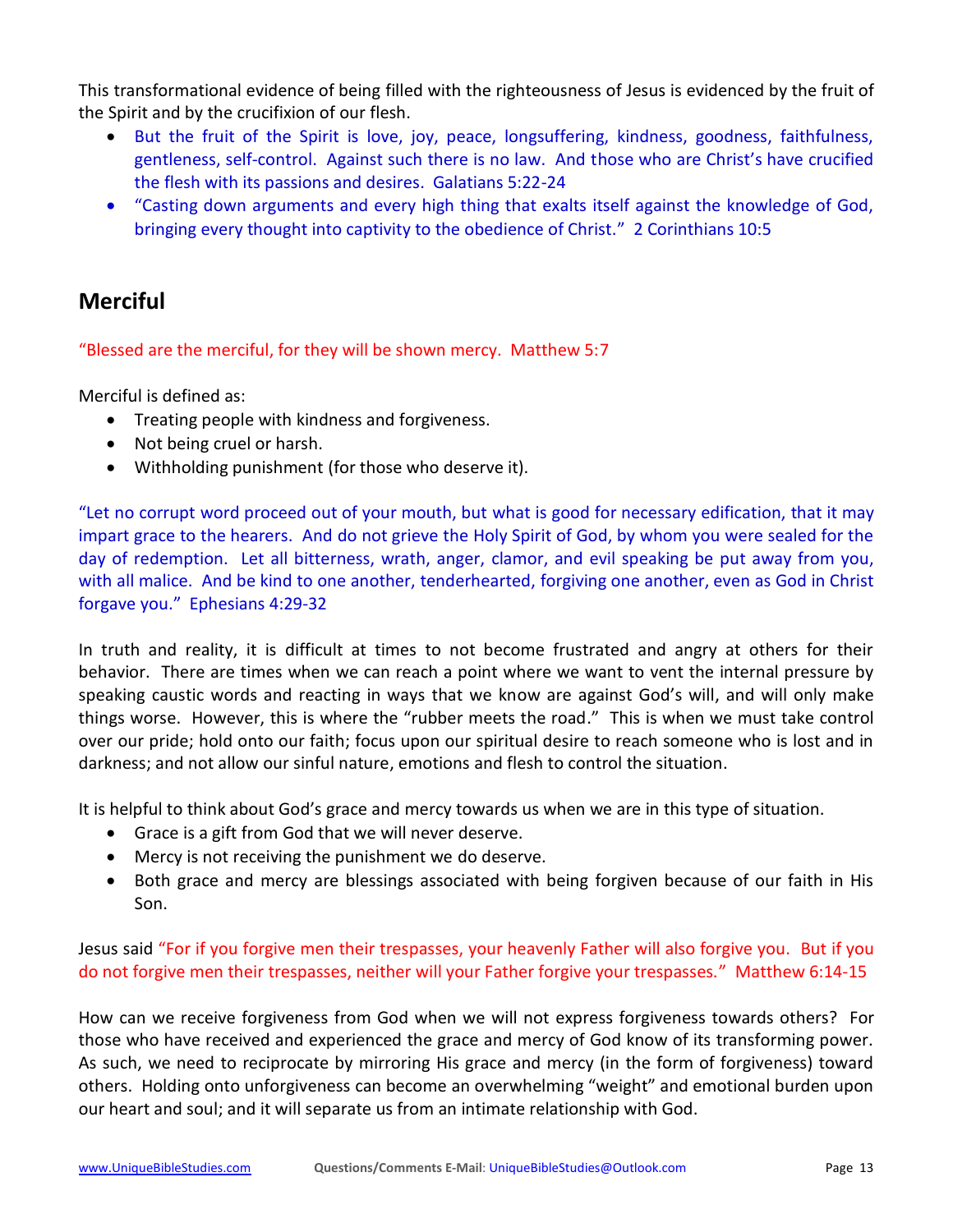Being merciful is supported by the beatitudes of being poor in spirit, mourning for their sin and darkness, being meek by withholding retribution, and a deep desire to reflect the righteousness of Jesus Christ.

### **Blessedness of Mercy: We Will be Shown Mercy**

Being merciful towards someone—who does not deserve our mercy—opens the blessings of receiving mercies from God. This is when we are able to:

- Release ourselves from the negative consequences of unforgiveness.
- Not struggle with the difficulties and challenges of anger management (as we bite our tongue, beat our head against a wall, and regurgitate the scenario over and over again in our mind).
- Experience the indescribable peace and joy of God deep within our soul.
- Recover from the pain and emotional scars.

If you are harboring unforgiveness, please read the "Power of Forgiveness" on the website. When we truly forgive someone for who they are and/or what they have done, it frees us from the debilitating shackles and bonds of unforgiveness.



## **Pure in Heart**

## "Blessed are the pure in heart, for they shall see God." Matthew 5:8

The heart Jesus refers to is our spiritual heart and not our physical heart. What's more, our heart is a critical component of who we are and what we do, and is more important that we realize.

Words that may be used to describe a pure heart include:

- Uncontaminated and cleansed by the blood of Jesus.
- Lacks stained consequences and internal scars caused by sin.
- Void of pride, anger, hypocrisy, guile, caustic words, and self-centered motives.
- Indicators, such as transparency and a compelling desire to please God.

However, if you were asked to identify anyone you know that meets all of the above words to describe their pure heart…there is a good chance you would have difficulty finding one person—especially ourselves!

Jesus said "What comes out of a man, that defiles a man. For from within, out of the heart of men, proceed evil thoughts, adulteries, fornications, murders, thefts, covetousness, wickedness, deceit, lewdness, an evil eye, blasphemy, pride, foolishness. All these evil things come from within and defile a man." Mark 7:20-23

Jesus said "A good man out of the good treasure of his heart brings forth good; and an evil man out of the evil treasure of his heart brings forth evil. For out of the abundance of the heart his mouth speaks." Luke 6:45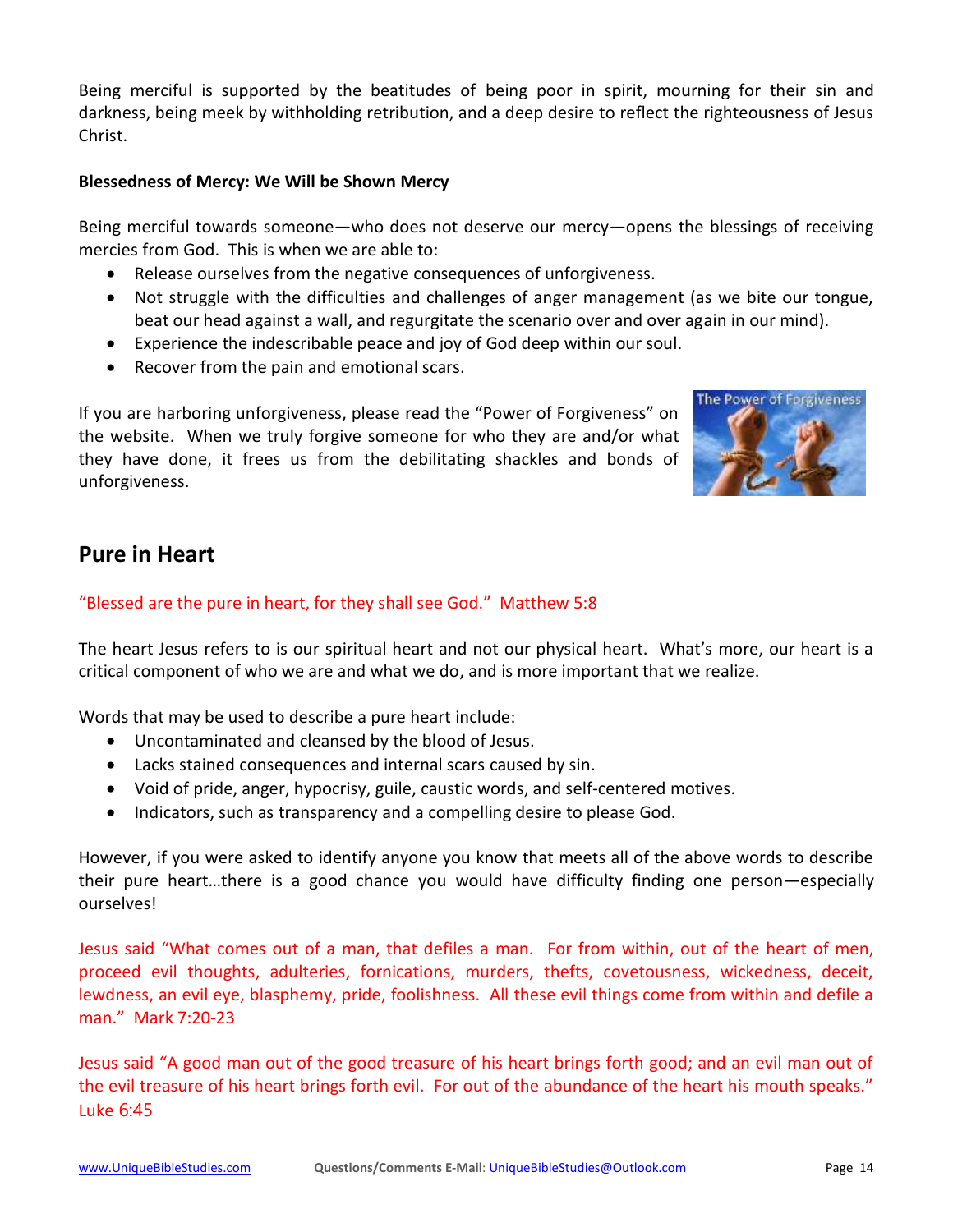## "The heart is deceitful above all things, and desperately wicked." Jeremiah 17:9

Cleansing of our heart begins:

- 1. When we realize it's filled with unrighteous impurities.
- 2. We turn to God and:
	- a. Confess our sins.
	- b. Pray "Create in me a clean heart, O God, and renew a steadfast spirit within me." Psalms 51:10

"But if we walk in the light as He is in the light, we have fellowship with one another, and the blood of Jesus Christ His Son cleanses us from all sin. If we say that we have no sin, we deceive ourselves, and the truth is not in us. If we confess our sins, He is faithful and just to forgive us our sins and to cleanse us from all unrighteousness." 1 John 1:7-9

Cleansing of our heart is critical for sanctification. Jesus described this process by comparing how a vinedresser will remove branches that do not produce fruit—and will prune productive branches to grow more fruit.

Jesus said "I am the true vine, and My Father is the vinedresser. Every branch in Me that does not bear fruit He takes away; and every branch that bears fruit He prunes, that it may bear more fruit. You are already clean because of the word which I have spoken to you. Abide in Me, and I in you. As the branch cannot bear fruit of itself, unless it abides in the vine, neither can you, unless you abide in Me. I am the vine, you are the branches. He who abides in Me, and I in him, bears much fruit; for without Me you can do nothing. If anyone does not abide in Me, he is cast out as a branch and is withered; and they gather them and throw them into the fire, and they are burned. If you abide in Me, and My words abide in you, you will ask what you desire, and it shall be done for you. By this My Father is glorified, that you bear much fruit; so you will be My disciples." John 15:1-8

### **Blessedness of Pure in Heart: They Shall See God**

The promise of Jesus refers to a time in the future when God will dwell amongst those He loves.

"Behold, the tabernacle of God is with men, and He will dwell with them, and they shall be His people. God Himself will be with them and be their God. And God will wipe away every tear from their eyes; there shall be no more death, nor sorrow, nor crying. There shall be no more pain, for the former things have passed away.' Revelation 21:3-4

Meanwhile, while we are still living in our physical bodies on earth:

- "Delight yourself also in the Lord, and He shall give you the desires of your heart." Psalm 37:4
- "Trust in the Lord with all your heart, and lean not on your own understanding." Proverbs 3:5

For more information on the importance of our heart, read "Body, Soul, Heart and Spirit," and "God's Grace and the Hardened Heart." Both are available on UniqueBibleStudies.com.

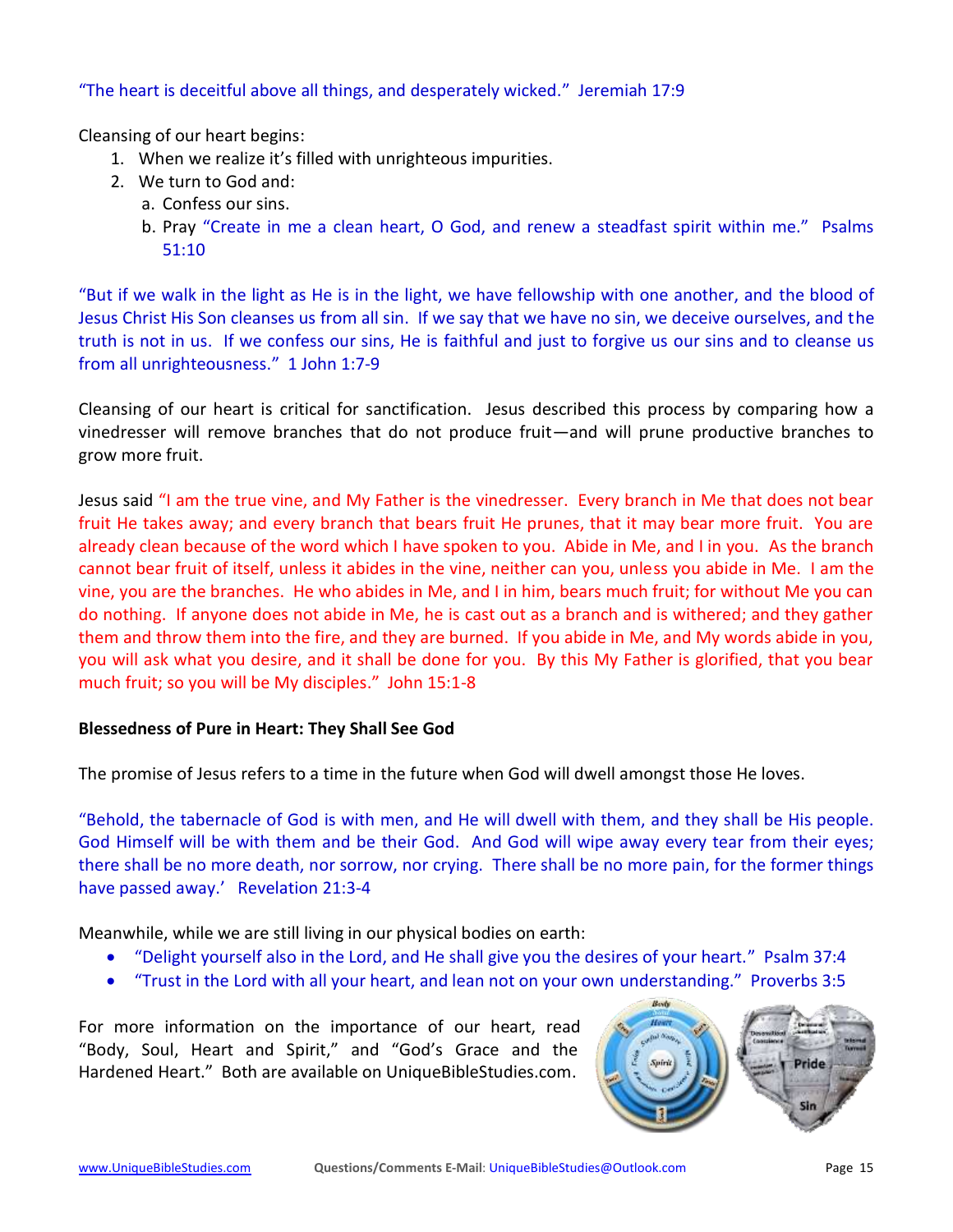## **Peacemakers**

### "Blessed are the peacemakers, for they shall be called sons of God." Matthew 5:9

"But the wisdom that is from above is first pure, then peaceable, gentle, willing to yield, full of mercy and good fruits, without partiality and without hypocrisy. Now the fruit of righteousness is sown in peace by those who make peace." James 3:17-18

A peacemaker is one who influences harmony and peace within individuals and between persons. Although a peacemaker is not one of the 5 ministry gifts listed in Ephesians 4:11 (apostle, prophet, evangelist, pastor, and teacher), all Christians may encounter an opportunity to be a peacemaker. This becomes more evident when you consider:

- The amount of uncertainty, chaos, turmoil, and conflict that exists throughout the world.
- There has been a continued decline in peaceful coexistence between people.
- There is has been an increase of stressful tension, anxiety and fear experienced by many.
- Every war, every battle, every skirmish, every murder, every argument, every caustic word spoken, and every sin—began as a lie and culminated in spiritual death (separation from God) and/or physical death.

Satan's lies are designed to eliminate peace via sin, and by intensifying the consequences of sin: division, destruction, devastation, darkness, desolation, death, and eternal damnation. Whereas, a peacemaker has the opportunity to share the only true source of peace: a complete and absolute forgiveness of sins. For there is hope for those who:

- Are unaware they are controlled by sin, and are separated from a relationship with God.
- Forgot what it was like to live without internal consequences of sin (i.e. anxiety, fear, anger).
- Desire improved harmony and a peaceful existence within themselves and with others.
- Realize there must be something better—because what they're doing is not working.

Jesus said "Peace I leave with you, My peace I give to you; not as the world gives do I give to you. Let not your heart be troubled, neither let it be afraid." John 14:27

"Be anxious for nothing, but in everything by prayer and supplication, with thanksgiving, let your requests be made known to God; and the peace of God, which surpasses all understanding, will guard your hearts and minds through Christ Jesus." Philippians 4:6-7

This indescribable peace occurs as a result of someone hearing, receiving and believing in the Gospel of Jesus Christ.

### **The Gospel of Jesus Christ**

Gospel means "good news." So the gospel of Jesus Christ is the good news that He provided a means for the forgiveness of sins for all who believe. Jesus Christ—who lived a sinless life—died on the cross and shed His blood as the one and only, worthy and perfect sacrifice to God as an atonement for our sins.

For we are all sinners in desperate need of forgiveness, and a restoration of our relationship with God.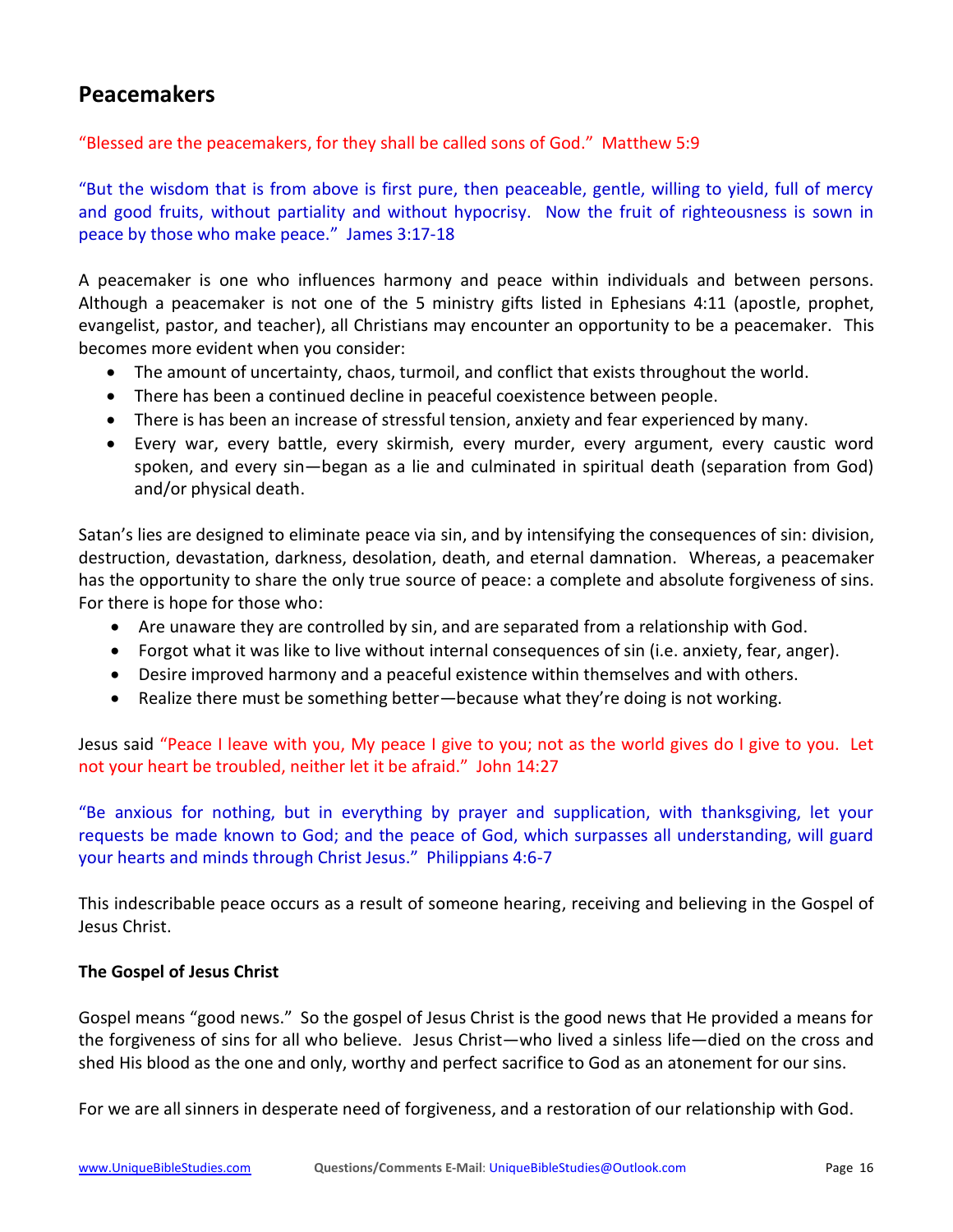"For the wages of sin is death, but the gift of God is eternal life in Christ Jesus our Lord." Romans 6:23

Jesus said "For God so loved the world that He gave His only begotten Son, that whoever believes in Him should not perish but have everlasting life. For God did not send His Son into the world to condemn the world, but that the world through Him might be saved." John 3:16-17

"If you confess with your mouth the Lord Jesus and believe in your heart that God has raised Him from the dead, you will be saved." Romans 10:9

Jesus said "I am the resurrection and the life. He who believes in Me, though he may die, he shall live. And whoever lives and believes in Me shall never die." John 11:25-26

Jesus said "I am the way, the truth, and the life. No one comes to the Father except through Me." John 14:6

Those who place their hope, belief, faith, and trust in Jesus Christ—in what He did for us on the cross are forgiven for their sins and are justified: blameless, vindicated and acceptable to God.

"Being justified freely by His grace through the redemption that is in Christ Jesus, whom God set forth as a propitiation by His blood, through faith, to demonstrate His righteousness, because in His forbearance God had passed over the sins that were previously committed, to demonstrate at the present time His righteousness, that He might be just and the justifier of the one who has faith in Jesus." Romans 3:24-26

### **Sharing the Gospel of Jesus Christ**

Telling others about Jesus Christ should not be a mandatory obligation or compulsory requirement of being a Christian. But rather, sharing should be based upon a compelling influence from the Holy-Spirit, and a love and compassion for someone who is lost. When this occurs there is an indescribable feeling that overwhelms and blesses you as you speak life and truth into one who is spiritually dead because of lies. In addition, when led by the Holy Spirit, words seem to flow from your innermost being. For Jesus said "He who believes in Me, as the Scripture has said, out of his heart will flow rivers of living water." John 7:38

When sharing the Gospel of Jesus Christ it is important to remember what we were like before we accepted Jesus Christ as our Savior and Lord. For example:

- We were driven by our self-centered sinful nature and fleshly desires.
- We justified our sin by repositioning or deflecting the truth.
- We were unwilling to honestly evaluate our sin and all of the consequences.
- We could not see nor understand that we were held in darkness by lies.
- We were unaware that we needed help to overcome and change who we were.

However, as the light of God began to illuminate what was hidden in the darkness, we began to see the truth and we began to change from within. This is when we first developed a disdain for our sin as we developed a curiosity and interest in seeking God. This is also the point in time when our healing began.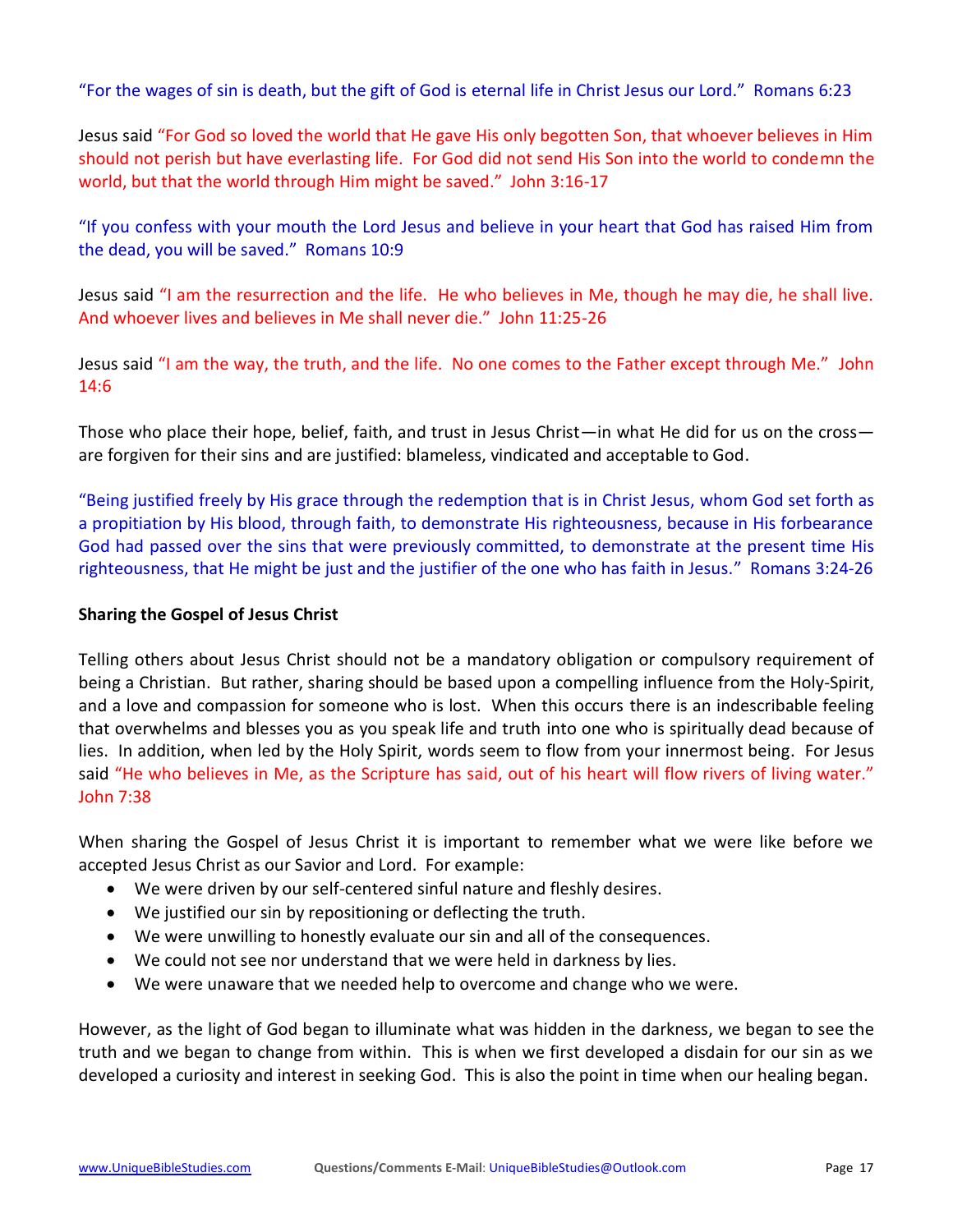It is a wonderful experience when you can assist someone into their salvation. However, do not become discouraged if you fall short of your desired outcome—nor condemn or attempt to force someone into belief. Spiritual enlightenment and salvation are the responsibility of the Holy Spirit—for we do not (and cannot) save a person. Besides, one person may plant the seed, others may water, and another may participate in the harvest—for all are an equally important part in the salvation of a soul.

"Who then is Paul, and who is Apollos, but ministers through whom you believed, as the Lord gave to each one? I planted, Apollos watered, but God gave the increase. So then neither he who plants is anything, nor he who waters, but God who gives the increase. Now he who plants and he who waters are one, and each one will receive his own reward according to his own labor." 1 Corinthians 3:5-8

Jesus said "Behold, I say to you, lift up your eyes and look at the fields, for they are already white for harvest! And he who reaps receives wages, and gathers fruit for eternal life, that both he who sows and he who reaps may rejoice together. For in this the saying is true: 'One sows and another reaps.' I sent you to reap that for which you have not labored; others have labored, and you have entered into their labors." John 4:35-38

In addition, God's spoken word always has an eternal and purposeful result (even though it may not be initially apparent). "So shall My word be that goes forth from My mouth; It shall not return to Me void, but it shall accomplish what I please, and it shall prosper in the thing for which I sent it." Isaiah 55:11

What's very sad but true, if the Gospel of Jesus Christ is rejected by someone, each word spoken to them will be revealed during their judgment. For they will have no excuse for not knowing the truth; and a constant reminder of why they are being eternally tormented day and night in the lake of fire.

"And I saw the dead, small and great, standing before God, and books were opened. And another book was opened, which is the Book of Life. And the dead were judged according to their works, by the things which were written in the books. The sea gave up the dead who were in it, and Death and Hades delivered up the dead who were in them. And they were judged, each one according to his works. Then Death and Hades were cast into the lake of fire. This is the second death. And anyone not found written in the Book of Life was cast into the lake of fire." Revelation 20:12-15

Jesus said "And this is the condemnation, that the light has come into the world, and men loved darkness rather than light, because their deeds were evil. For everyone practicing evil hates the light and does not come to the light, lest his deeds should be exposed. But he who does the truth comes to the light, that his deeds may be clearly seen, that they have been done in God." John 3:19-21

## **Blessedness of Peacemaking: They Shall Be Called Sons of God**

There is an indescribable feeling and joy on the inside when we are used by the Holy Spirit to bless others—especially when we witness someone who is bound by sin discover the power of God's grace and love, and are radically changed. For He alone is worthy of praise for who we are and what we do!

Jesus said "You are the light of the world. A city that is set on a hill cannot be hidden. Nor do they light a lamp and put it under a basket, but on a lampstand, and it gives light to all who are in the house. Let your light so shine before men, that they may see your good works and glorify your Father in heaven." Matthew 5:14-16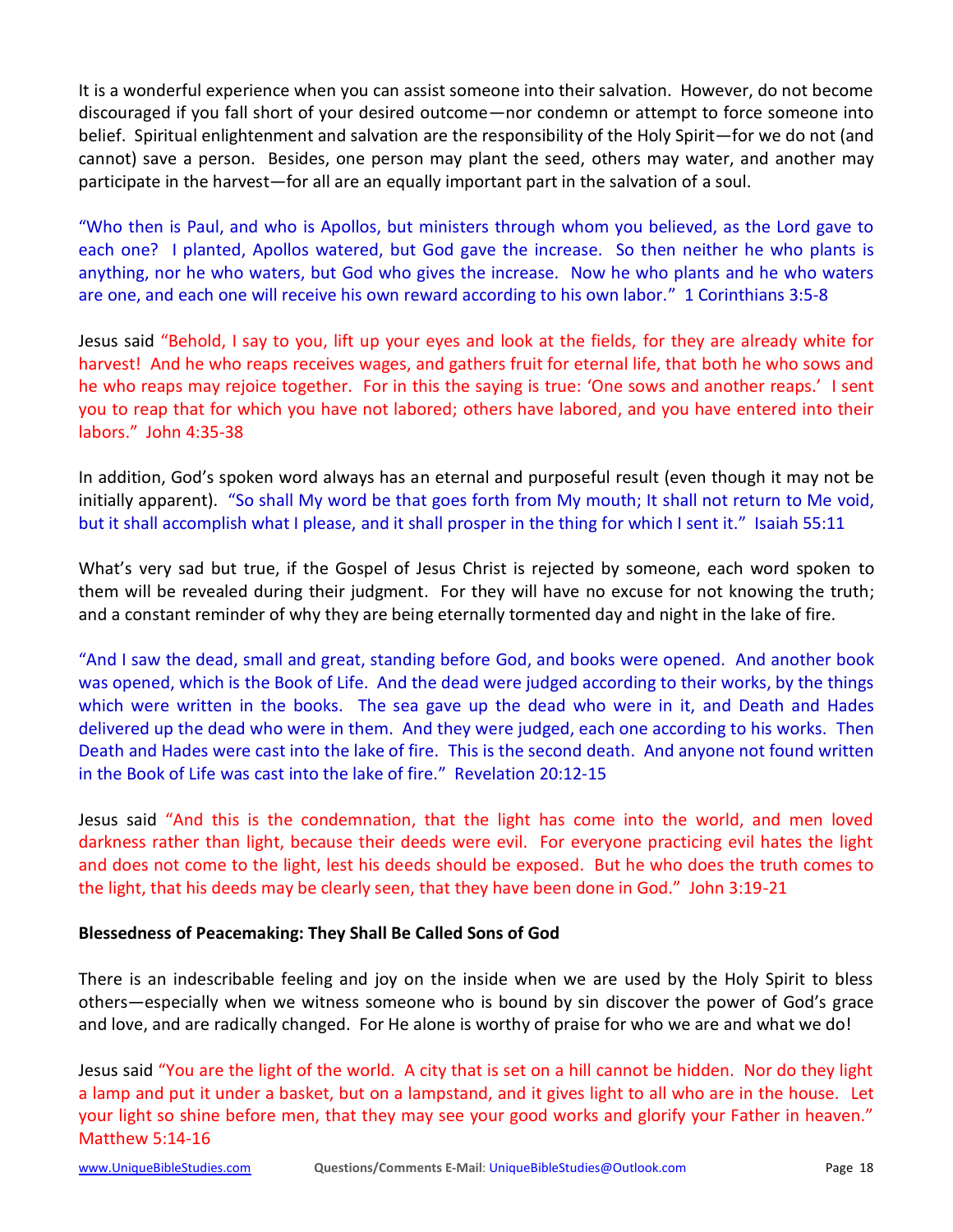## **Persecuted**

"Blessed are those who are persecuted for righteousness' sake, for theirs is the kingdom of heaven." Matthew 5:10

"If the world hates you, you know that it hated Me before it hated you. If you were of the world, the world would love its own. Yet because you are not of the world, but I chose you out of the world, therefore the world hates you. Remember the word that I said to you, 'A servant is not greater than his master.' If they persecuted Me, they will also persecute you." John 15:18-20

"Blessed are you when men hate you, and when they exclude you, and revile you, and cast out your name as evil, for the Son of Man's sake. Rejoice in that day and leap for joy! For indeed your reward is great in heaven, for in like manner their fathers did to the prophets." Luke 6:22-23

Satan will do everything possible to keep people in darkness, and diminish the light of Jesus. As such, Christians have been persecuted for almost 2,000 years—and is becoming more prevalent as we enter into the last days.

The graphic below depicts countries where Christian persecution exists today. These are strongholds of Satan and his minions—where it is acceptable to murder, imprison, torture, confiscate assets, revile, falsely accuse, and declare Christians are unacceptable within their culture.

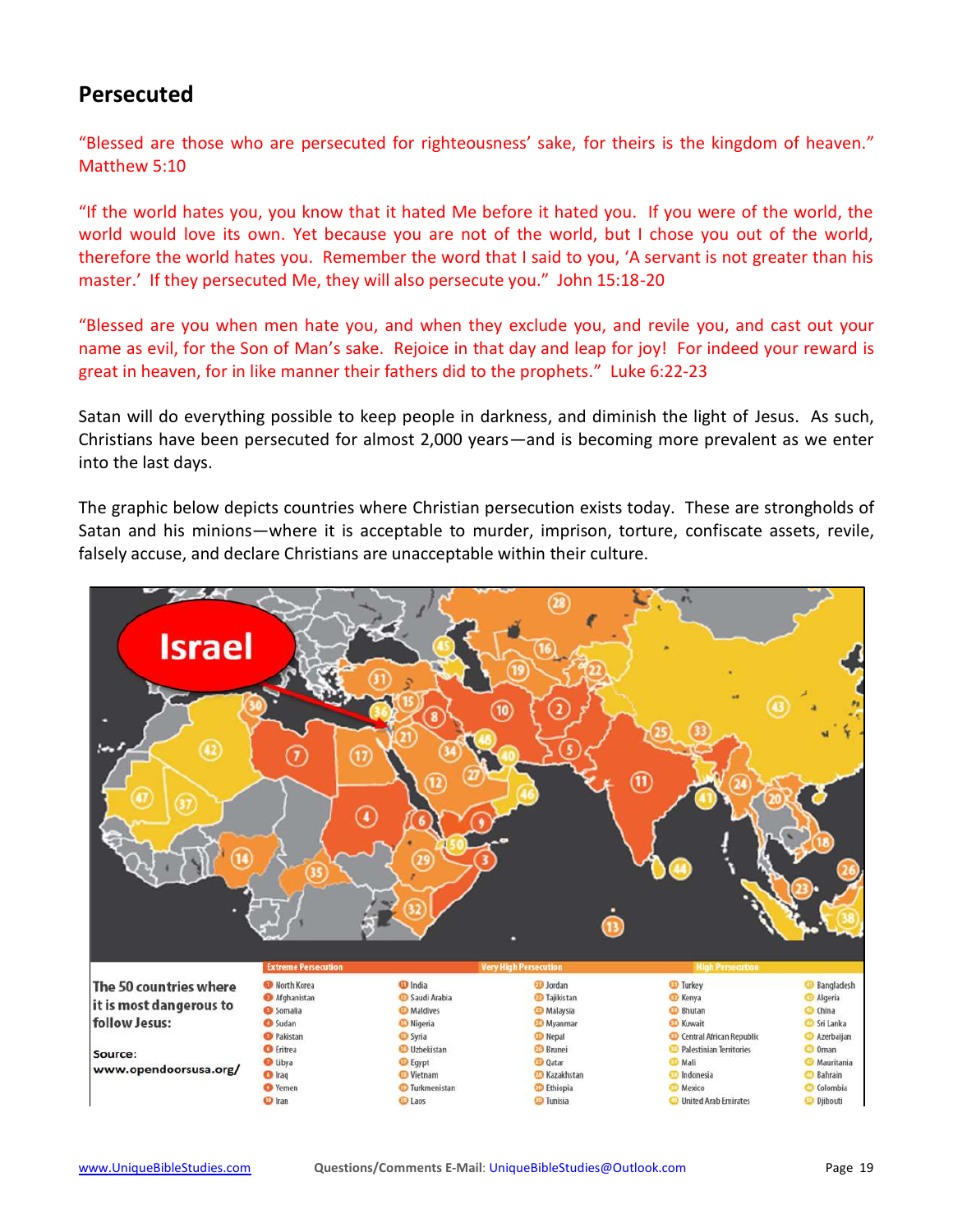| Country     | <b>Type of Persecution</b>                                             |
|-------------|------------------------------------------------------------------------|
| North Korea | Imprisonment & torture who do not worship the nation's leader.         |
| Afghanistan | Christians are rejected by family or killed.                           |
| Somalia     | Islamist group al-Shabab will kill a suspected Christian.              |
| Sudan       | Converting from Islam to Christianity is punishable by death.          |
| Pakistan    | Christian women and children are targets of abuse.                     |
| Eritrea     | Many Christians have been attacked, tortured, and imprisoned.          |
| Libya       | Islamic converts risk being killed. Evangelism and Bibles are illegal. |
| Iraq        | Public executions of Christians by Isis have occurred.                 |
| Yemen       | Tribal leaders & al-Qaida kidnapped and killed Yemeni Christians.      |
| Iran        | Christians are treated as second-class citizens.                       |
| India       | Christians who convert from Hinduism are attacked; homes destroyed.    |

The following websites provide up-to-date information on Christian persecution. <https://www.opendoorsusa.org/christian-persecution/world-watch-list/> <http://www.persecution.org/>

We are witnessing an increase in Christian persecution as we move towards the Tribulation. This is evidenced today by the cultural acceptance of abortions and homosexuality. For abortionists believe they have the right to decide what happens to their body; but Christians are socially condemned and ostracized because they do not have the right to declare abortion is murder. Homosexuals call us homophobic. But in truth, we are fearful of God and not man. However, the present-day degree of persecution will exponentially increase when the Beast is revealed. For this is when Christians will declare the Gospel of Jesus Christ unlike any time in history; and they will warn the world about the Beast, who he is, what he will do, and who dwells within him.

"Then they will deliver you up to tribulation and kill you, and you will be hated by all nations for My name's sake." Matthew 24:9

"Do not fear any of those things which you are about to suffer. Indeed, the devil is about to throw some of you into prison, that you may be tested, and you will have tribulation ten days. Be faithful until death, and I will give you the crown of life." Revelation 2:10

God allowed John to see and document what will happen during the last days.

"When He opened the fifth seal, I saw under the altar the souls of those who had been slain for the word of God and for the testimony which they held. And they cried with a loud voice, saying, 'How long, O Lord, holy and true, until You judge and avenge our blood on those who dwell on the earth?' Then a white robe was given to each of them; and it was said to them that they should rest a little while longer, until both the number of their fellow servants and their brethren, who would be killed as they were, was completed." Revelation 6:9-11

The delusional darkness and deception that will occur during the last days will cause those who are persecuting Christians to believe their actions are for the glory of God. But in truth, it is for the glory of their god: Satan.